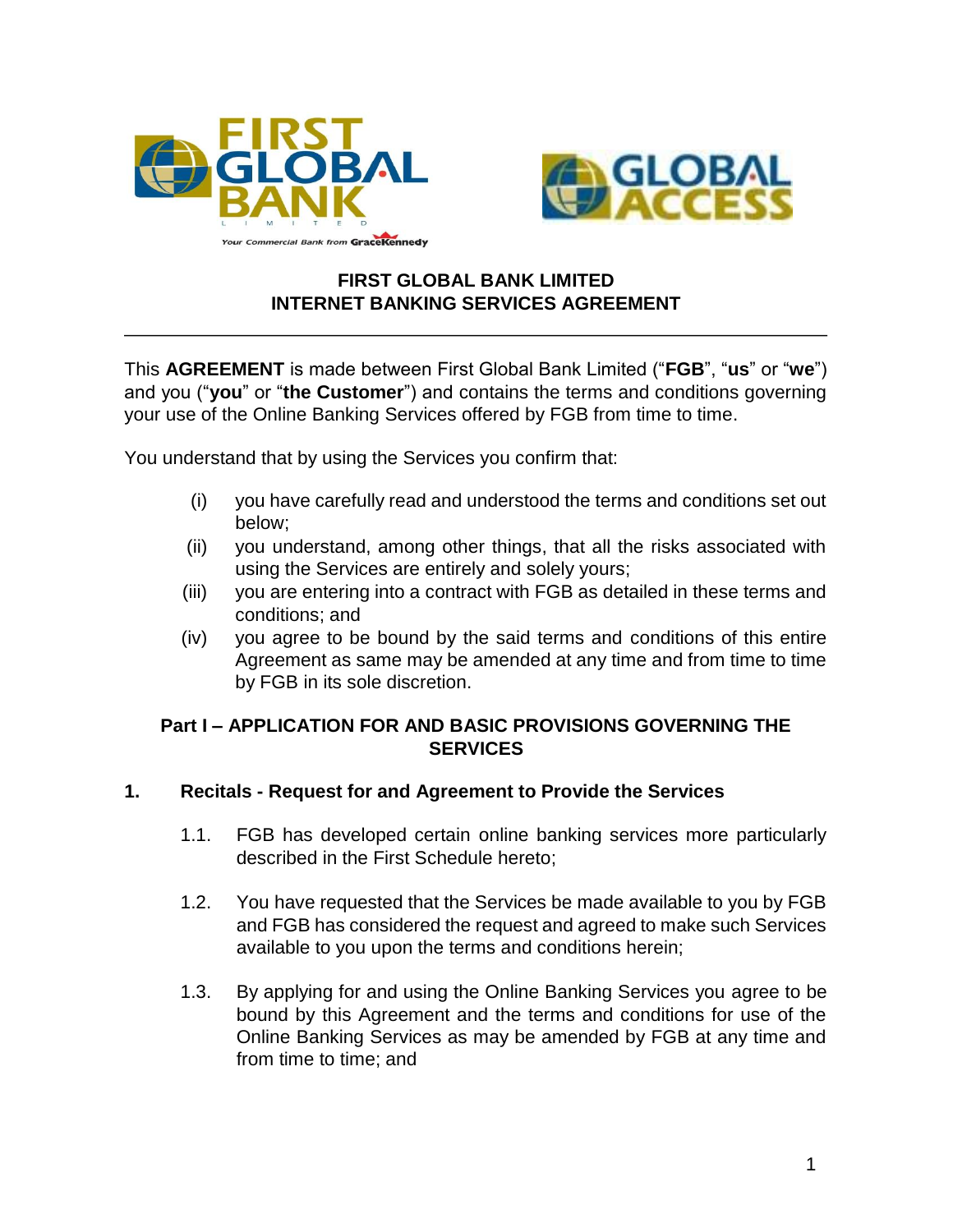1.4. The Services will be available to you with effect from the date of your acceptance of these terms and conditions which occurs upon your activation and/or use of the Services ("the Effective Date").

### **2. Definitions and Interpretation**

In this Agreement the terms and expressions used shall have the meanings detailed in the Second Schedule hereto and the relevant principles of interpretation shall be as detailed in the said Second Schedule.

### **3. The Agreement to Provide the Services**

- 3.1. FGB shall make available to you from the Effective Date for valuable consideration, including, inter alia, the payment of the fees (if applicable) and upon the terms and conditions hereinafter contained, such of the Services as it deems appropriate in its sole discretion from time to time.
- 3.2. You may initiate and FGB may permit you to initiate Instructions to facilitate Transactions to and/or from your Account(s) or accounts of third parties maintained at FGB and/or other financial institutions, local and/or overseas, by means employed by FGB from time to time in its sole discretion including, inter alia, those detailed herein.
- 3.3. Save as is expressly otherwise provided herein you hereby authorise FGB to accept, and you agree to be responsible for, any Instructions given through the Online Banking System to the same extent as if you had given signed, written instructions to FGB.

#### **4. Requirements for access to the online services**

- 4.1. You must maintain with FGB (either alone or jointly) at least one Account designated primarily for personal, family, household or business purposes (or otherwise as determined acceptable by FGB) in order to be eligible for access to the Services. However FGB reserves the right to refuse access to the Services (any or all of them) and the Online Banking System in respect of any Customer or in respect of any particular account at any time and from time to time in its sole discretion without being obliged to advise the Customer of the reason for such refusal.
- 4.2. The Customer acknowledges that all the services listed in the First Schedule may not be available for all types of accounts. FGB will advise from time to time which types of Services are offered for each type of Account.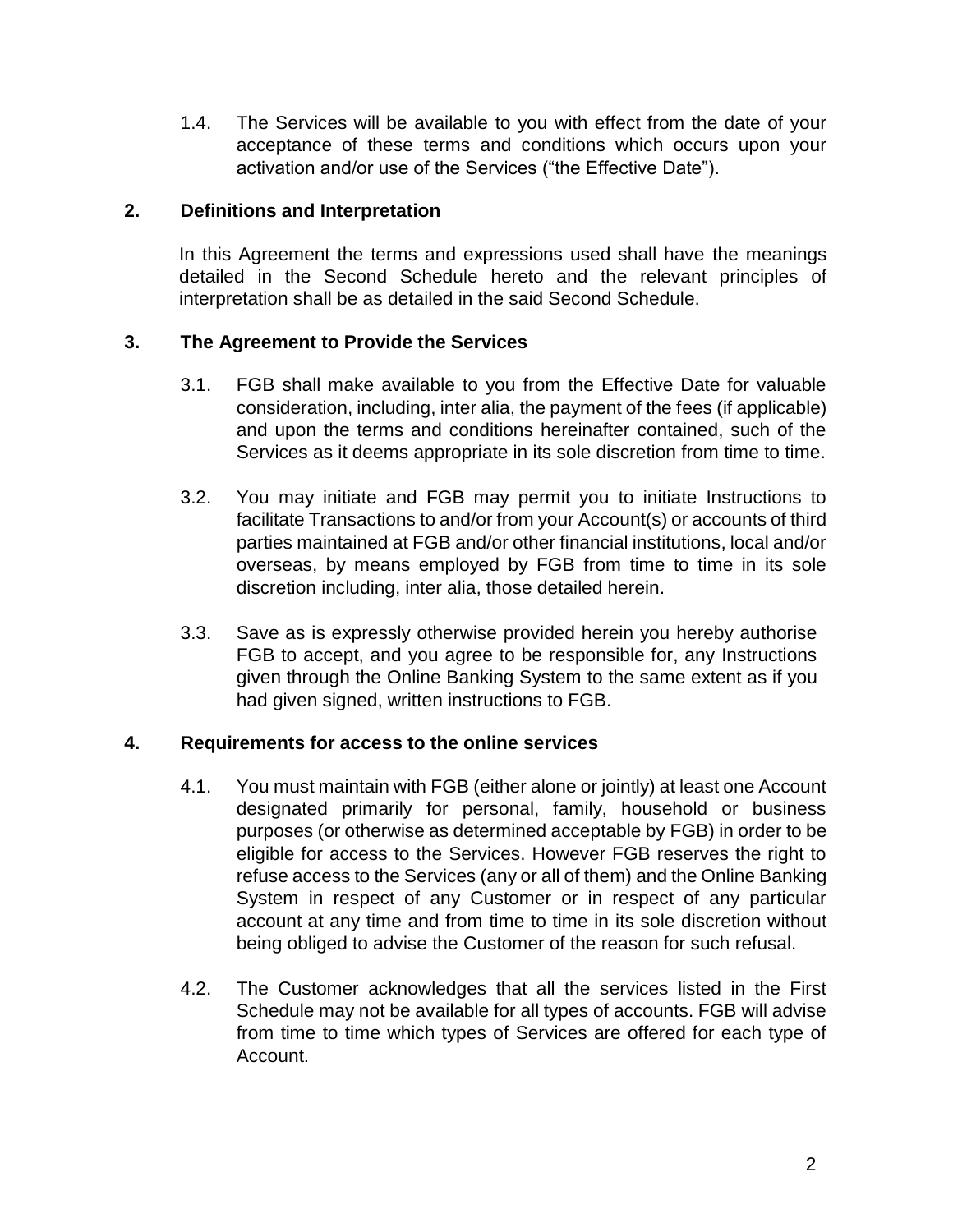- 4.3. You must own or have access to a Computer with internet access via modem (56K) or internet access via LAN and have available Internet Explorer 5.5 software or higher which supports 128 bit encryption and an e-mail address or such other hardware and software as needed from time to time to access the Services.
- 4.4. You must also have a valid Customer User ID and Token assigned to you by FGB to be able to conduct Transactions unless otherwise decided by FGB from time to time.

# **5. Secure your Access Code(s) and Account Information**

- 5.1. You agree that the requirement of Access Code(s) is reasonable and acknowledge that this is designed to authenticate Transactions as yours.
- 5.2. You shall not disclose and will take all necessary steps to prevent the disclosure of your Access Code(s).
- 5.3. You also agree to keep your Access Code(s) secure and to ensure that it is not accessible by anyone else save and except a User.
- 5.4. You shall immediately notify FGB by calling FGB at **888-CALL-FGB** or such other telephone number(s) as FGB may specify from time to time if you believe or suspect that your Access Code(s), or any one of them, has become known to, or is in the possession of any person, whom you do not intend to have such information or access or if the confidentiality of such information has been or is believed by you to have been compromised and you may, in such cases, be required by FGB to establish one or more new Access Codes as the circumstances may require. The cost of replacing a Token will be borne by you.
- 5.5. Without limiting the foregoing you must and hereby agree to observe the following guidelines:
	- 5.5.1. you will not leave account information, including Access Code(s), in an open area accessible by other persons, including a Computer screen;
	- 5.5.2. you will not send the Access Code or privileged account information over an email system or any digital messaging platform;
	- 5.5.3. you will not share your account information, whether by electronic means or otherwise, with anyone other than a User;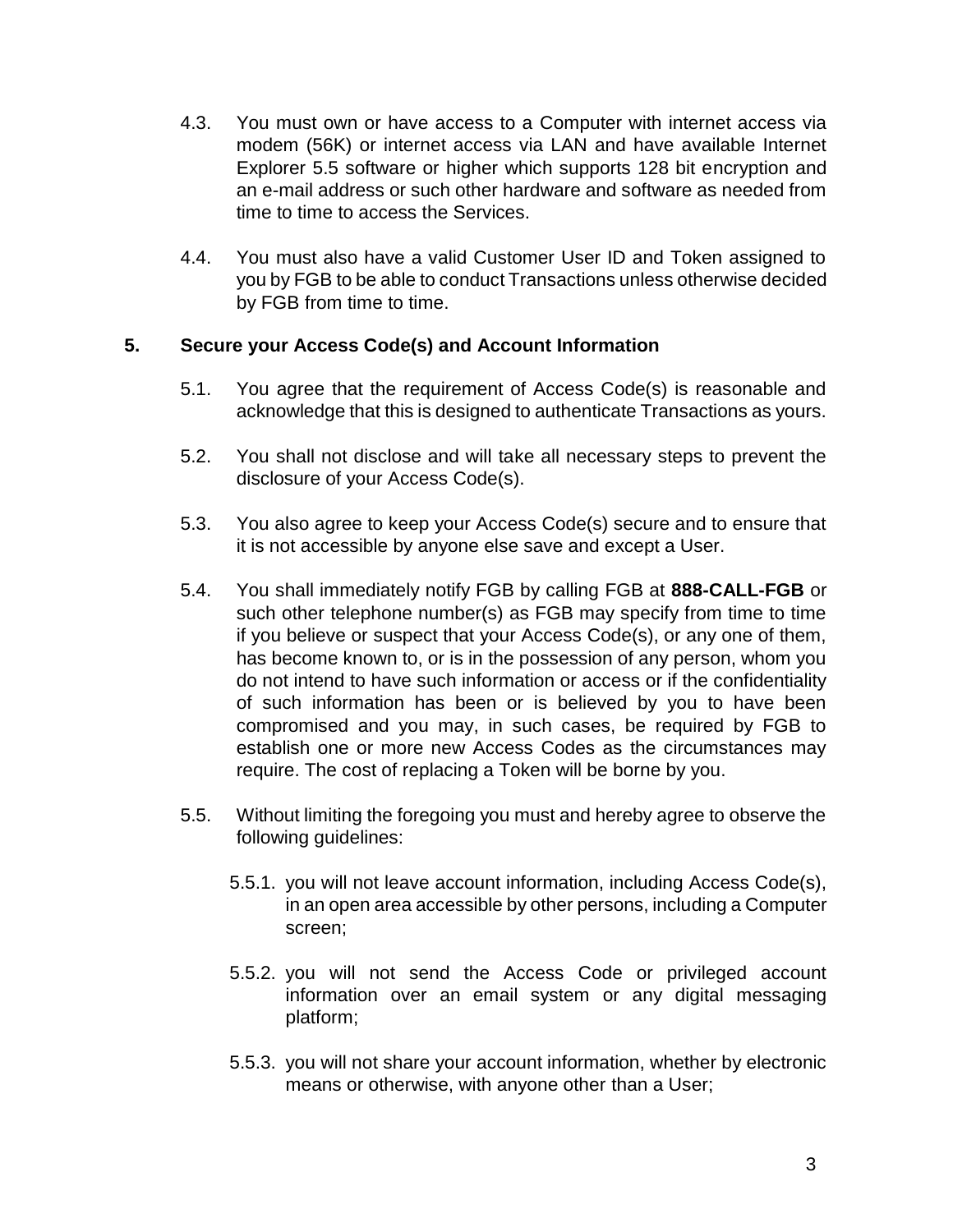- 5.5.4. you will not leave any Computer unattended while it is connected to the Online Banking System;
- 5.5.5. you will take all security measures necessary to secure the Access Code(s) from unauthorised usage; and
- 5.5.6. you will log out of the Services and close the browser after each online banking session and clear the browser's cache and history.
- 5.6. You agree that you shall use the Access Code(s) exclusively in accordance with this Agreement and/or FGB's instructions and directions as made known to you at any time and from time to time.
- 5.7. You are not allowed to copy, publish, sell, rent, lease, sub-lease, subuse, distribute, lend, modify, merge, translate, decompile or reverse compile the Access Code(s).
- 5.8. On the first occasion you access the Services online you must change your password in the manner specified by FGB if so required by FGB. You may also be required to, and if so required, must enter the number from the Token.
- 5.9. You may also be required by FGB to change your password at any time and from time to time and hereby agree to comply with such valid requests.
- 5.10. You may also be advised on how the Token should be used in conjunction with any other Access Codes and agree to comply with such requests.
- 5.11. Save as is otherwise expressly provided herein you shall be held liable for all Transactions, losses, costs and liabilities resulting from the unauthorised use of the Access Code(s), the Services or the Online Banking System ("**Unauthorised Transactions")**.
- 5.12. Every Instruction has the same status and legal value as a written instruction signed by you. Accordingly, you agree not to challenge the legal effect, validity or enforceability of an Instruction issued to FGB via the Online Banking System, whether or not same has been authenticated by Access Code or such other verification procedure as FGB may allow from time to time (including identifying a Computer as a 'trusted device').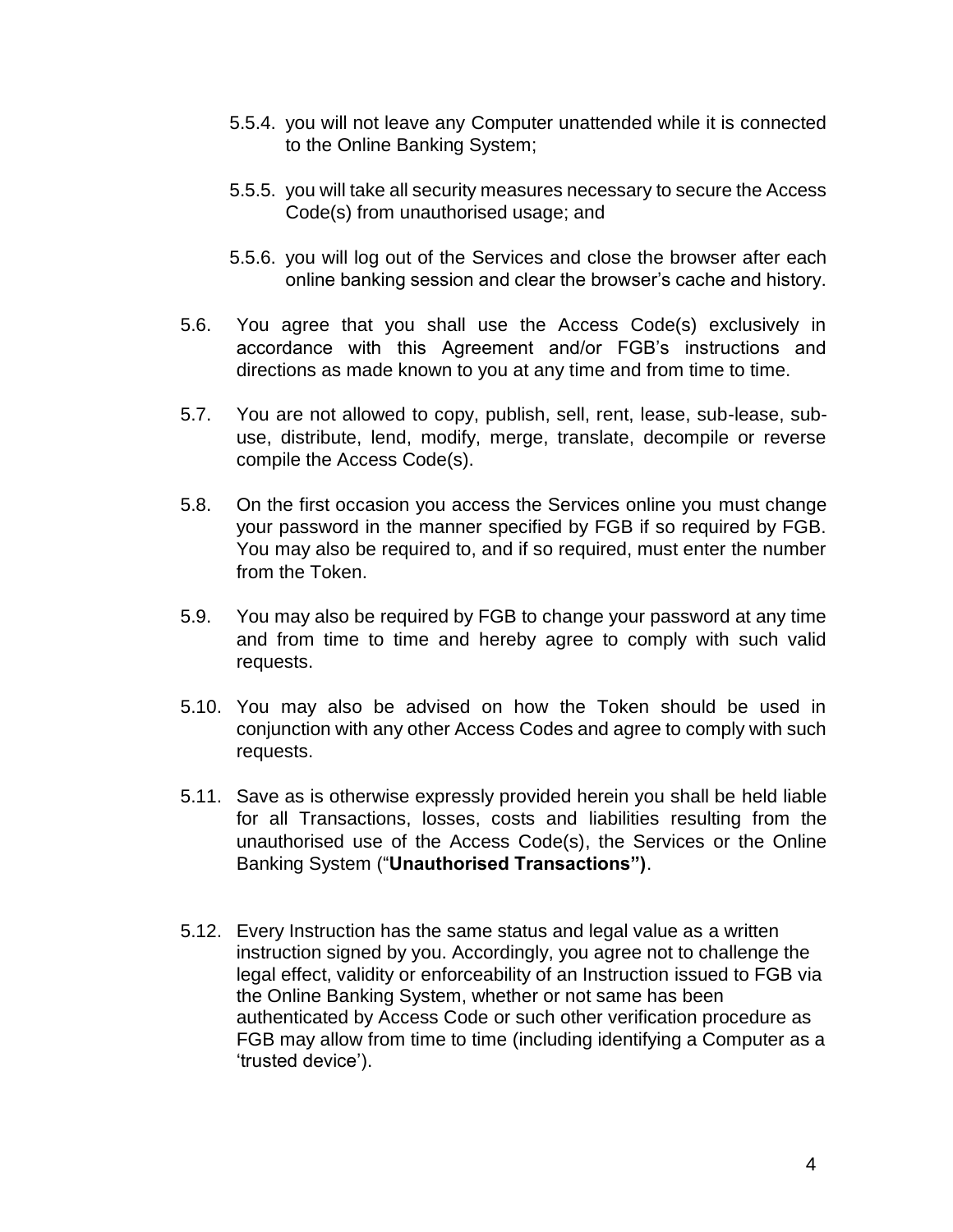- 5.13. In addition to using the Access Code(s) you may be required by FGB to provide information to verify that you are the account holder or otherwise identify yourself and to provide an e-mail address and you agree to comply with any such request.
- 5.14. If you have given someone your Access Codes and want to terminate that person's authority, you must notify FGB in writing that Transactions by such a person are no longer authorised. FGB may have to change your Access Codes or take additional steps to prevent further access by such person and you agree to comply with same.
- 5.15. If you give someone your Access Code(s) or allow someone to have access to such information, you will be deemed to have authorised such person to carry out Transactions in relation to your Account(s) and to use the Services on your behalf. In such cases, all Transactions performed by such person, even Transactions which you did not intend or want to be carried out, will be deemed to have been authorised by you and you will be responsible and liable therefor. For the purposes of this Agreement you are further deemed to have authorised all Unauthorised Transactions save and except Unauthorised Transactions described in clause 15.6.2.

# **5A. Biometric Authentication Feature**

- 5A.1. You may voluntarily choose to enable the Biometric Authentication Feature in the Online Banking System. The Biometric Authentication Feature may be used as an alternative to the use of Access Codes in some but not all cases, as some features or Services on the Online Banking System, as determined by FGB from time to time, will only be accessible through the use of an Access Code.
- 5A.2. The Biometric Authentication Feature is based on technology in your Computer and so will only be accessible where your Computer has the requisite technology. Your Computer may support different types of biometric authentication such as fingerprint or facial recognition and this will determine the Biometric Authentication Feature available to you. FGB does not have access to or control over biometric data stored on your Computer and FGB makes no warranty or representation as to the security of the biometric authentication function of your Computer.
- 5A.3. You acknowledge and understand that any biometric data stored on your Computer prior to enabling the Biometric Authentication Feature may be used to access the Online Banking System. You are therefore obligated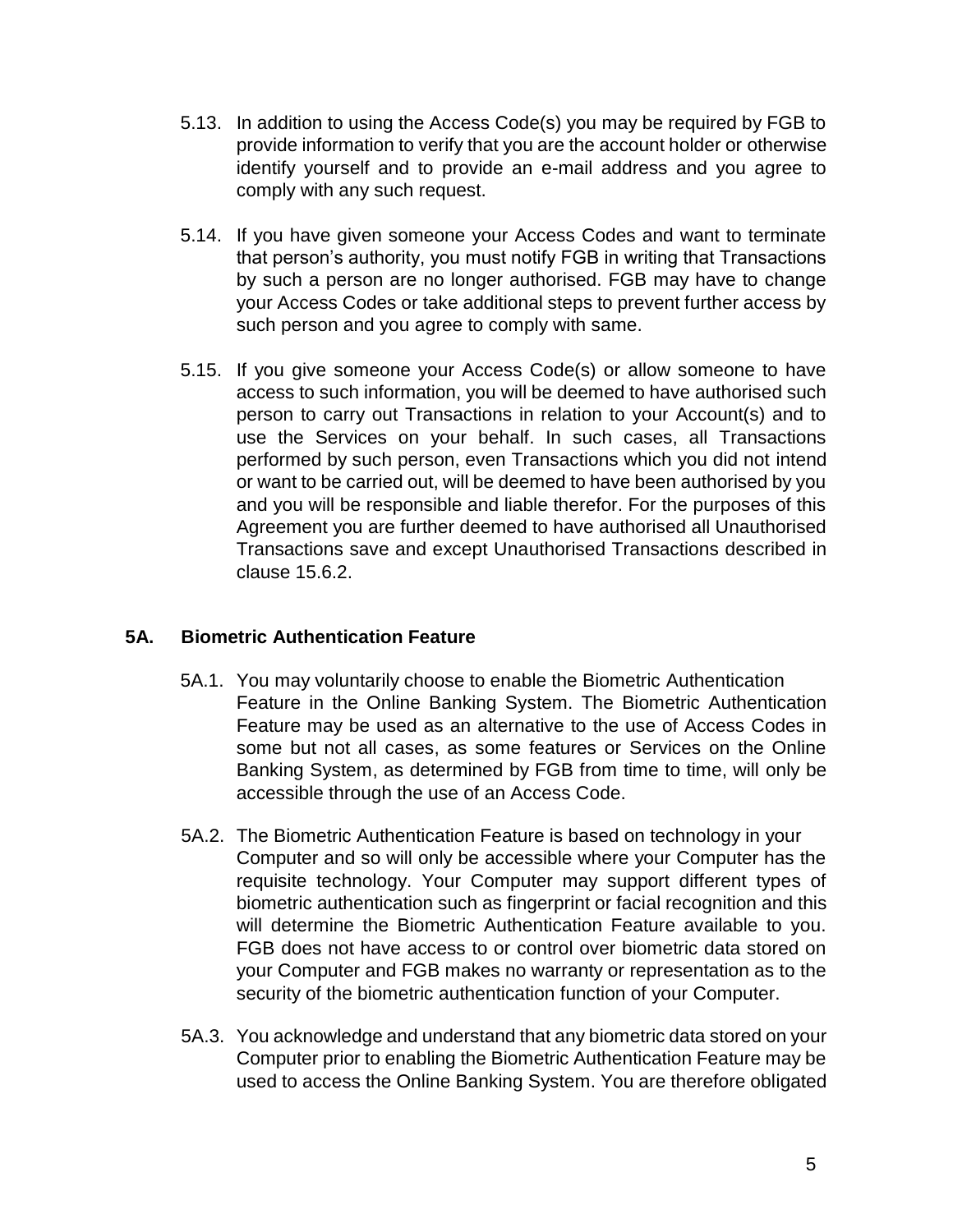to ensure that only your biometric data is stored on your Computer prior to enabling the Biometric Authentication Feature.

- 5A.4. You acknowledge and accept that there are inherent risks with using the Biometric Authentication Feature, including the possibility of Unauthorised Transactions. You therefore accept liability for any Unauthorised Transactions arising from same and acknowledge and accept the responsibility to take precautions against the misuse of your Computer and biometric data by a third party.
- 5A.5. FGB reserves the right, at any time, and without notice, to remove or restrict the use of the Biometric Authentication Feature.

# **6. Account Ownership and Your Warranties**

- 6.1. When you enroll for the Services all Accounts selected at the time of sign up for the Services by you, as well as those added from time to time, will be automatically placed in the list of accounts available for the Services.
- 6.2. If you wish to authorise use of your Accounts by an agent(s), employee(s) and/ or non-owner(s) of your accounts ("User") FGB shall be provided with the names and other details, as requested by FGB, of the persons authorised and designated to conduct Transactions for and on behalf of you on the Accounts selected for Online Banking Services. It is FGB's sole discretion whether to allow access to your account by a User(s). FGB may (in its sole discretion) remove or restrict access to your Account by User(s) at any time without prior notice to you. Determination of ownership of an Account at any specific time shall be based on the information reflected in the current records maintained by FGB.
- 6.3. You shall be liable for all Instructions issued and any Transactions conducted by any such User as well as any and all losses, costs or other liabilities resulting from the use of the Services by the User. You must and hereby agree to ensure that the User is aware of and complies with the terms and conditions detailed herein.
- 6.4. You warrant that you are duly authorised to enter into this Agreement and have taken and will take all the steps necessary, from time to time, to comply with all warranties, requirements, terms and conditions set out in this Agreement.
- 6.5. FGB shall be entitled to rely on any Instructions and or written notice believed by it in good faith to be signed as per the mandate provided by you herein.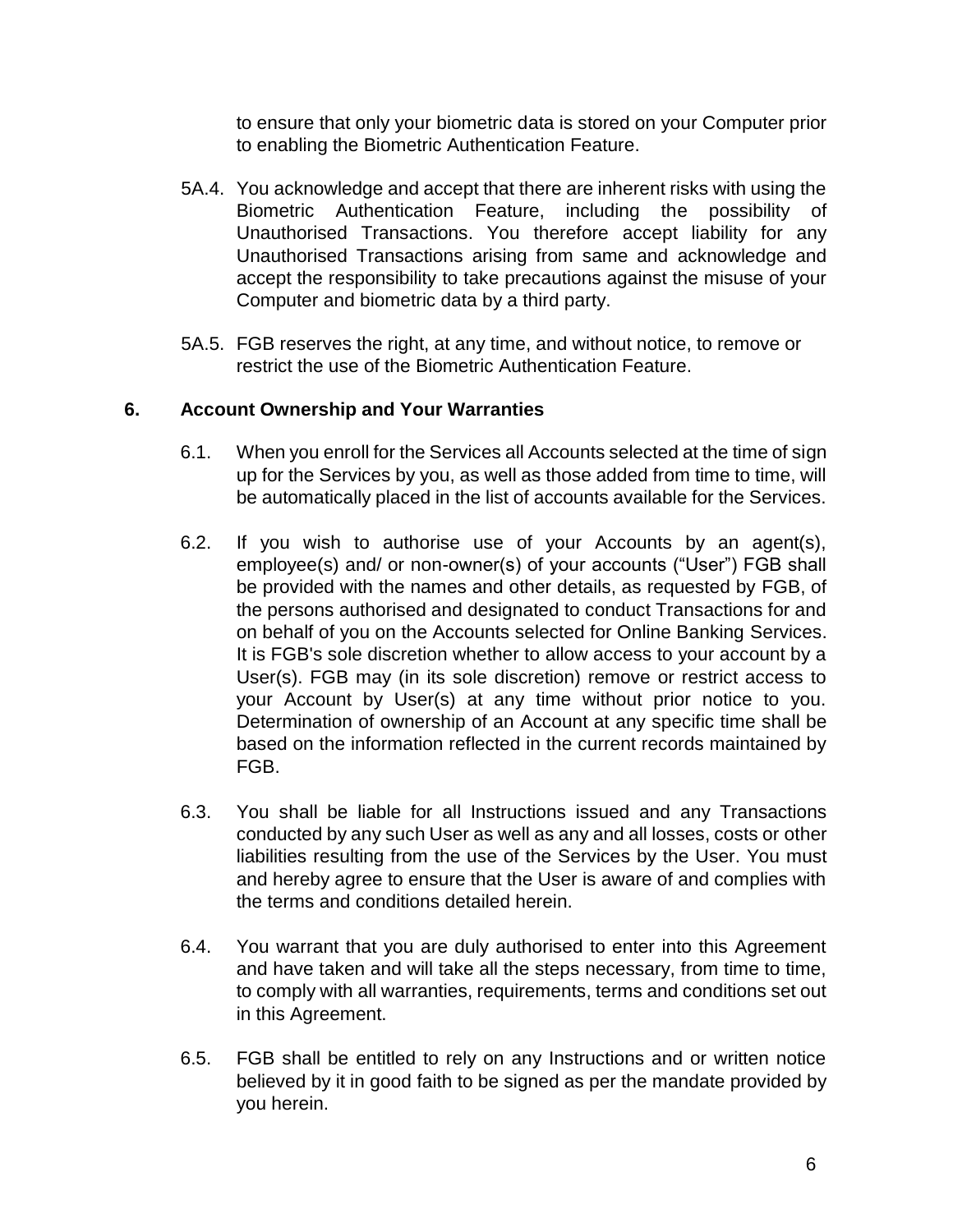- 6.6. You hereby represent and warrant that each time you and/or the User use the Access Code(s), you and/or the User have all necessary powers, authority and approvals to do so and to perform in accordance with your obligations under this Agreement.
- 6.7. You hereby agree that you will, among other things:
	- 6.7.1. conform all Instructions and Transactions to the format, content and specifications prescribed by FGB from time to time;
	- 6.7.2. comply with all applicable laws and the security procedures prescribed by FGB from time to time;
	- 6.7.3. retain data on file adequate to permit remaking of Entries for twenty (20) Business Days following the date of their transmittal to FGB as provided herein and shall provide such data to FGB upon its request;
	- 6.7.4. retain the original or a microfilm or microfilm-equivalent copy of each authorisation of a Receiver for seven (7) years from the termination or revocation of the authorisation; and
	- 6.7.5. upon receipt of a request by FGB, provide the original or certified copy of the authorisation to FGB for its use or for the use of an RDFI or Receiver requesting the information pursuant to the Rules.
- 6.8. You warrant and agree that the total dollar amount of Transactions conducted by you via the Services on any one day shall not exceed the limit agreed between you and FGB on the opening of the Account and from time to time. FGB reserves the right to decrease the prescribed limit in the event of an emergency provided that FGB will advise you of any such decrease as soon as possible.
- 6.9. Without prejudice to any other provisions regarding indemnity in this Agreement you shall indemnify FGB, its directors, officers, employees and representatives against any loss, damage, claim, demand, liability, expense or costs (including Attorneys' fees and expenses) resulting from or arising out of any breach of any of the foregoing warranties or agreements.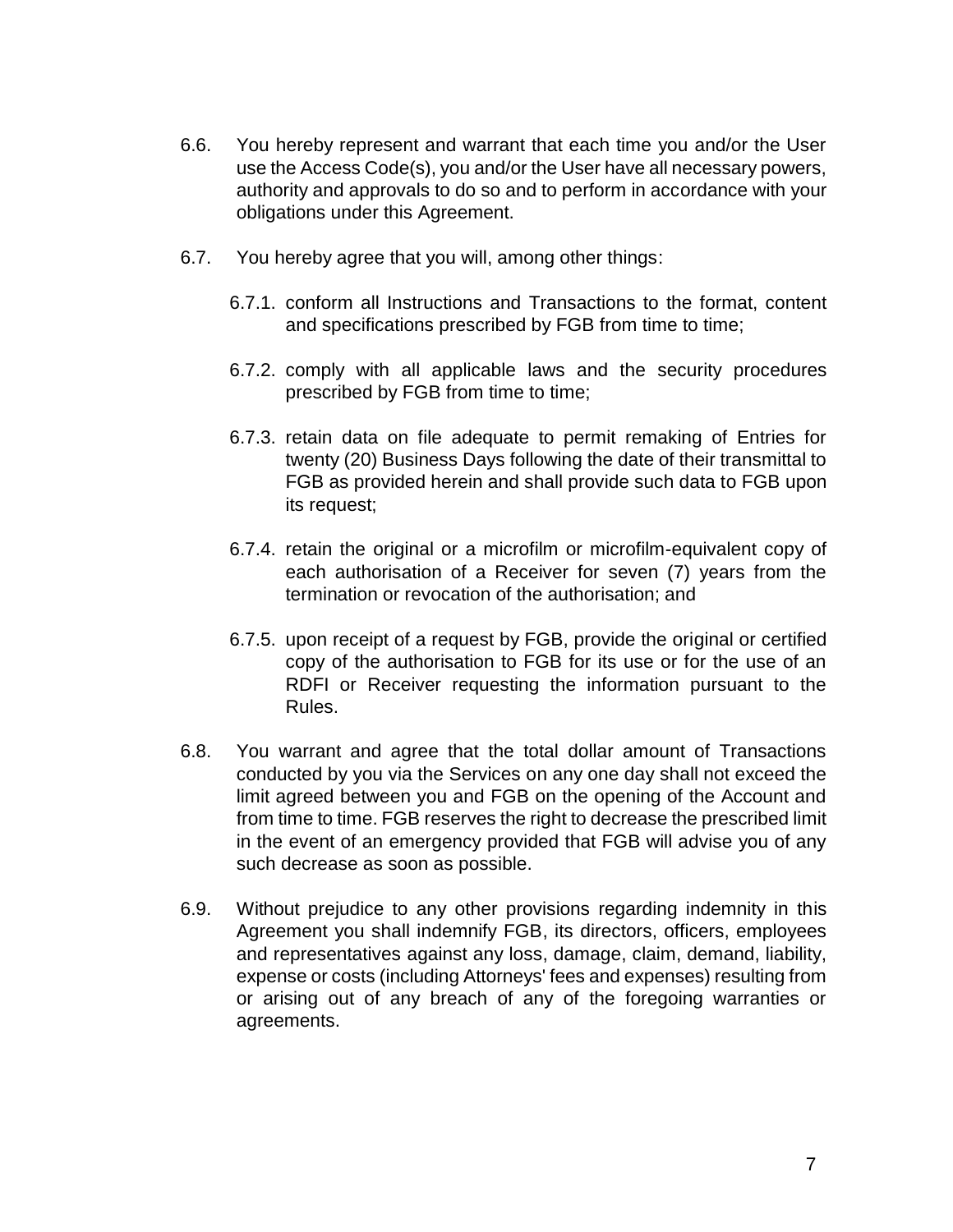### **PART II – THE ONLINE BANKING SERVICES**

This part details specific terms and conditions regarding some of the various Transactions that may be conducted using the Services.

### **7. Transfers**

#### 7.1. *Internal Transfers*

- 7.1.1. An Internal Transfer is a transfer of funds from an Account held at FGB to another account held at FGB, including yours ("Internal Transfer").
- 7.1.2. Under normal circumstances, an Internal Transfer will be posted to any account held at FGB within twenty-four (24) hours of the Instructions being given using the Services.
- 7.1.3. Without prejudice to any other provisions regarding liability or indemnity in this Agreement, FGB shall not be liable for any losses suffered by you or any third party as a result of the non-completion, delay in the completion or error or other irregularity in the execution of an Internal Transfer and you agree to indemnify and hold FGB its directors, officers, employees and representatives harmless in respect of any loss, damage, demands, claims, expenses, costs (including reasonable attorneys' fees), actions, penalties and liabilities arising from same.

# 7.2. *Domestic Transfers and Entries*

#### *Effecting Domestic Transfers*

7.2.1. A Domestic Transfer is a transfer of funds from/to your (as the Originator) Account held at FGB to/from an account held at another Bank, within Jamaica, whether in your name or that of another person (the Receiver). A Domestic Transfer is a type of Entry and may be executed via the ACH, RTGS or any other system used by FGB from time to time and at any time for such purposes. FGB reserves the right and is hereby authorised by you to use any appropriate payment system in existence at any time and from time to time to execute the Services.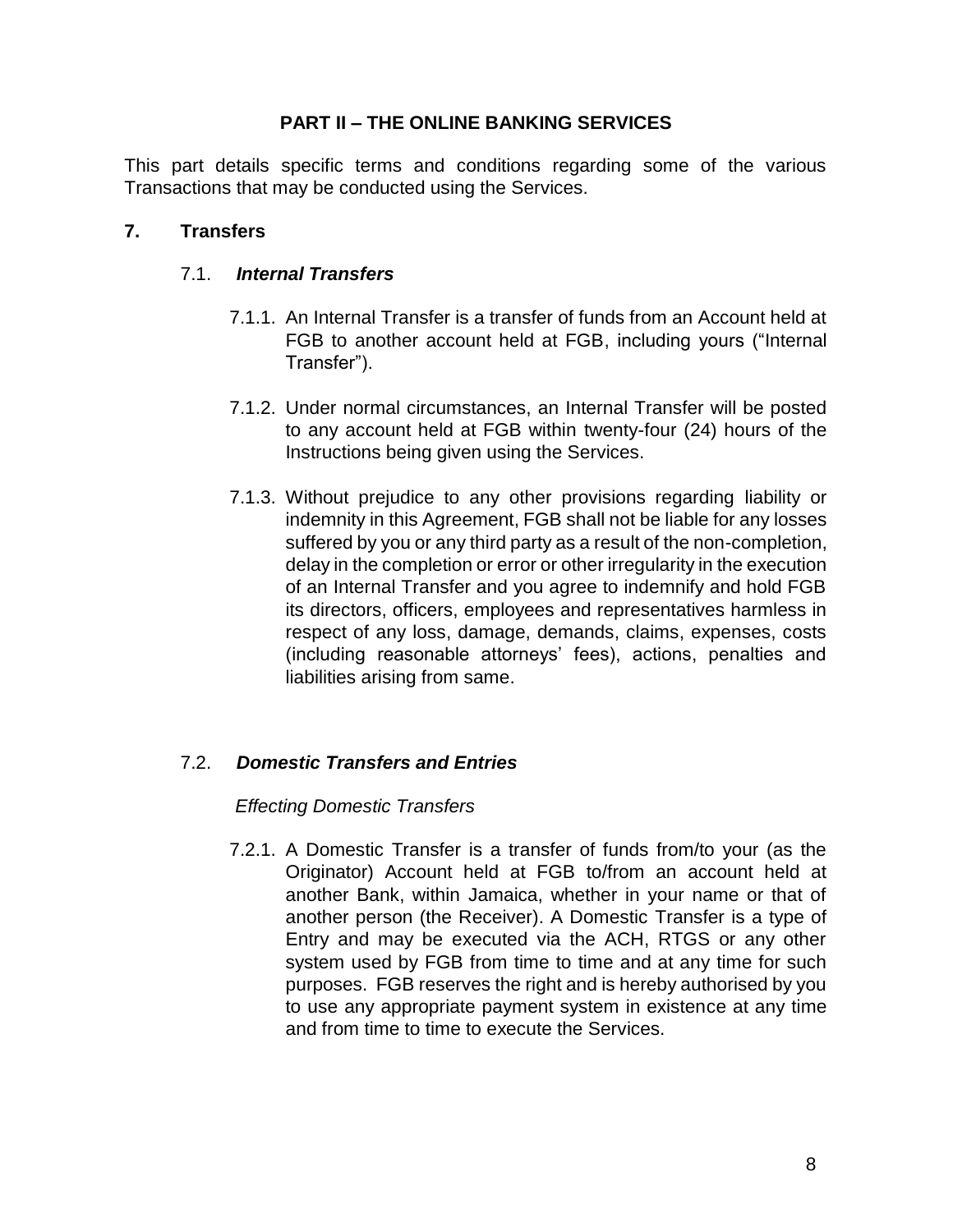- 7.2.2. FGB may, in its sole discretion, permit you to conduct Domestic Transfers (or any type and/or all types of same) and/or other types of Entries.
- 7.2.3. Entries are not final at the time FGB receives and/or executes your Instructions for same, but FGB will begin to process Instructions promptly.
- 7.2.4. You should allow at least one (1) Business Day for us to process your Instructions.
- 7.2.5. FGB does not guarantee the completion of a Domestic Transfer as this is dependent upon same being completed by the financial (or other) institution receiving the instructions originated by FGB (that is the RDFI) on your behalf. Such institution's actions are not within the control of FGB and FGB is therefore unable to guarantee the time within which these types of Transactions will be completed. Without prejudice to the foregoing FGB states that under normal circumstances *it is likely that* (i) Domestic Transfers initiated by you before 2:00pm on any day should be completed before the close of business on the following Business Day; and (ii) Domestic Transfers initiated after 2:00pm on any day should be completed before the close of business on the second Business Day following the initiation. These cut off times, together with all other such times referred to in this Agreement, are subject to being changed by FGB at any time and from time to time.
- 7.2.6. Without prejudice to any other provisions regarding liability or indemnity in this Agreement, FGB shall not be liable for any losses suffered by you or any third party as a result of the non-completion, delay in the completion or error or other irregularity in the execution of a Domestic Transfer by an RDFI or any failure by any third party to execute instructions initiated by FGB and you agree to indemnify and hold FGB its directors, officers, employees and representatives harmless in respect of any loss, damage, demands, claims, expenses, costs (including reasonable attorneys' fees), actions, penalties and liabilities arising from same.
- 7.2.7. You hereby authorise FGB to transmit all Instructions received by FGB from you in accordance with the terms of this Agreement and to credit or debit such Entries to the specified accounts.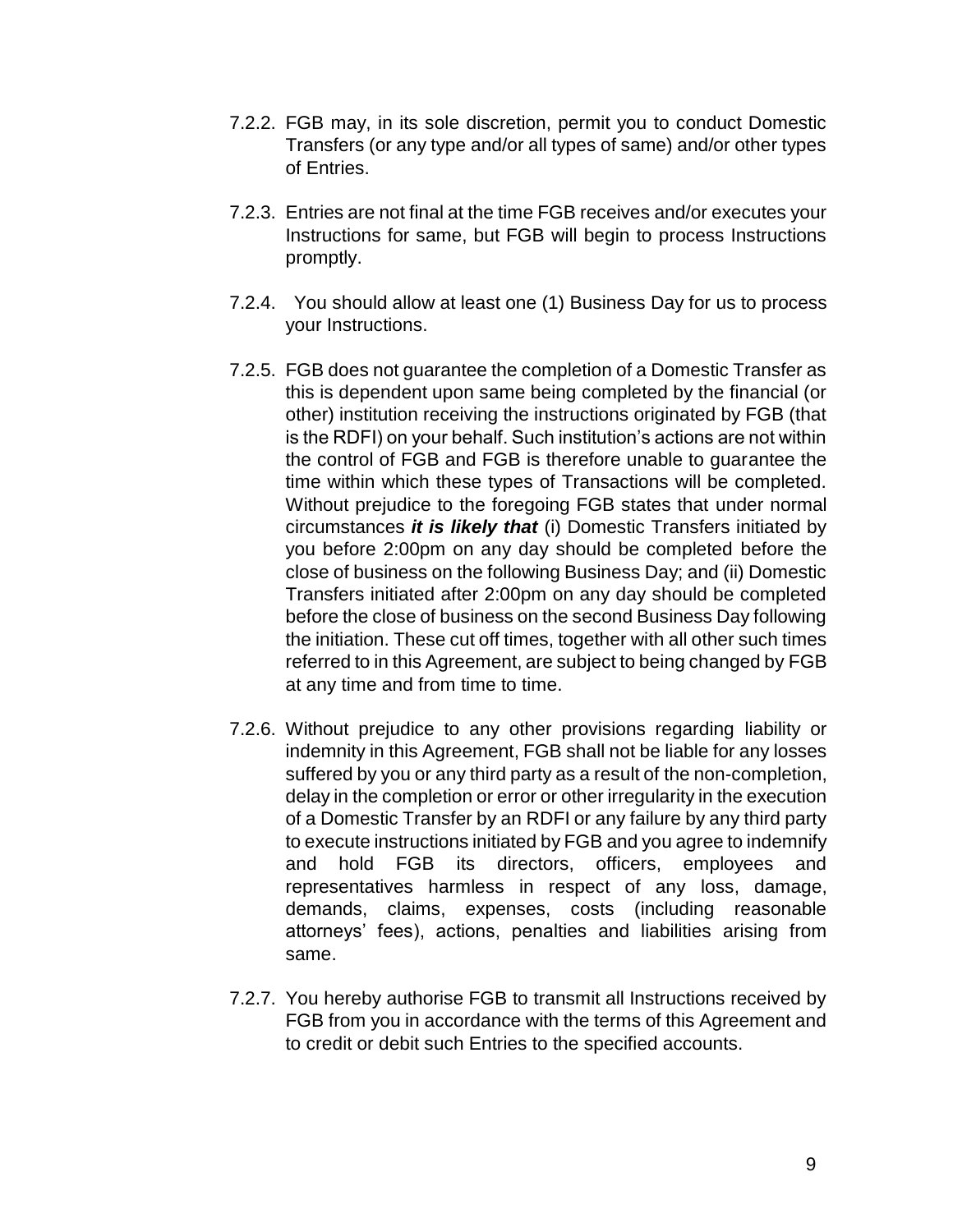*The ACH Rules and Your Representations and Warranties* 

7.2.8. The ACH is governed by the Jamaica Clearing Bankers Associations ACH Rules ("the Rules") with which you, as an Originator, are required to comply and you hereby warrant that you shall comply with the Rules. The Rules are available on the Website -

(http://www.firstglob[albank.com/online\\_banking/banking\\_agree](http://www.firstglobal-bank.com/online_banking/banking_agreement.aspx) [ment.aspx\)](http://www.firstglobal-bank.com/online_banking/banking_agreement.aspx) and you hereby acknowledge that you have reviewed and agreed to same.

- 7.2.9. You hereby warrant to FGB all warranties FGB is deemed by the Rules to make with respect to Entries originated by you.
- 7.2.10. You hereby warrant to FGB all warranties that you are deemed by the Rules to make.
- 7.2.11. You further acknowledge and agree not to initiate Transactions which would be in violation of the Rules or generally of the laws of Jamaica or which would result in FGB being in breach of any of its obligations under the said Rules or the laws of Jamaica.
- 7.2.12. You agree to ensure that you are aware of changes which may be made to the Rules from time to time and to obtain and keep in your possession an updated copy of the Rules.
- 7.2.13. FGB may, but is not obliged to, inform you of revisions to the Rules, of which FGB has knowledge, in the manner provided herein or otherwise in a manner chosen by FGB.
- 7.2.14. Without limiting the warranties detailed in clauses 7.2.9, 7.2.10 and 7.2.11 you hereby warrant and agree that –
	- 7.2.14.1. each Entry is accurate and timely and has been authorised by the party whose account will be credited or debited, and otherwise complies with the Rules;
	- 7.2.14.2. each debit entry is for a sum which, on the Settlement Date with respect to it will be owing to you from the party whose account will be debited, is for a sum specified by such party to be paid to you;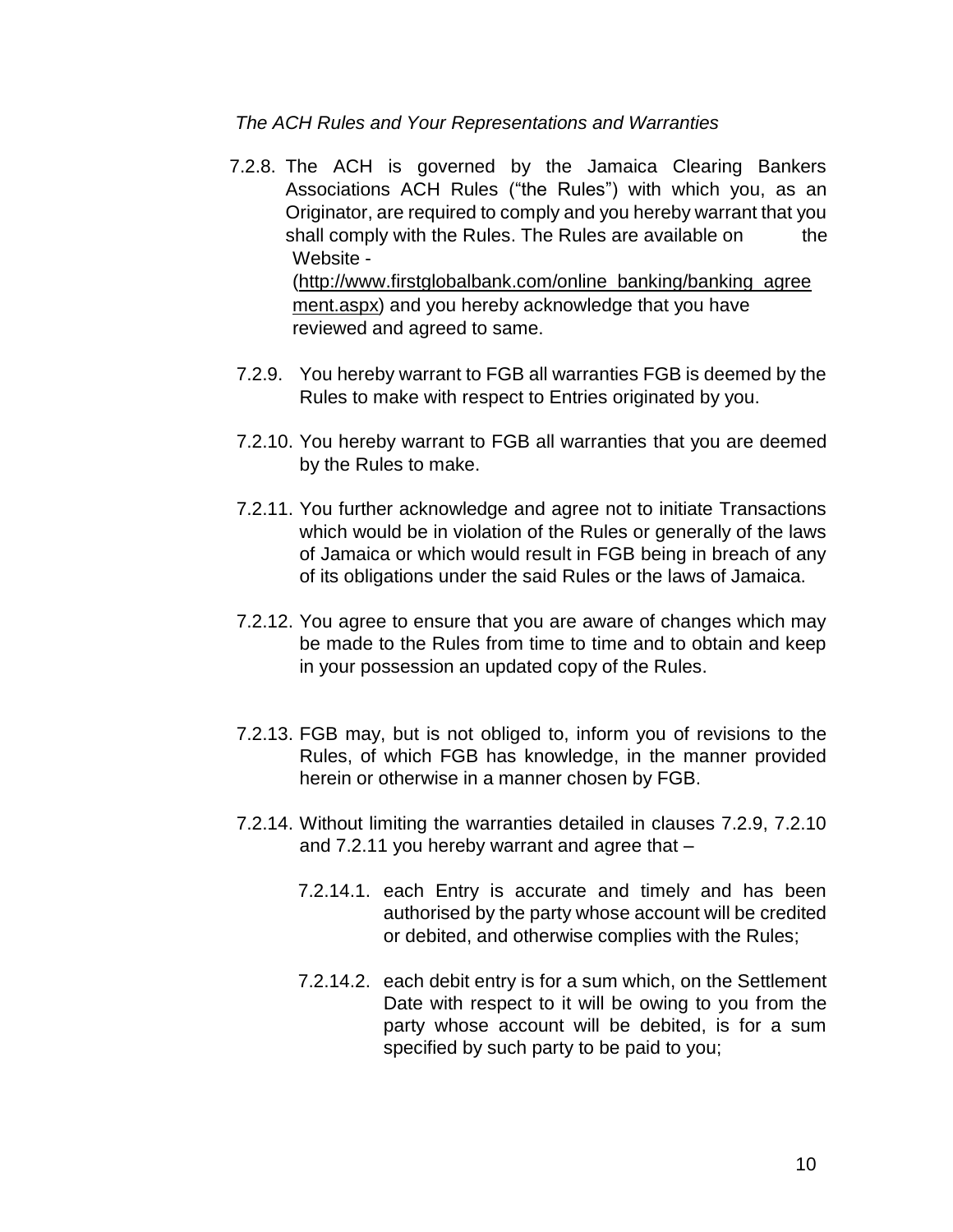- 7.2.14.3. you have complied with all prerequisites to origination and pre-notification requirements of the Rules; and
- 7.2.14.4. you will comply with the terms of and shall otherwise perform all obligations under this Agreement in accordance with the Rules and any and all other applicable laws and regulations.

### 7.2.15. *Inconsistency of Name and Number*

You hereby acknowledge that, if an Entry describes the Receiver inconsistently by name and account number, completion of the Entry, at the election of FGB or the Receiver, may be made on the basis of the account number even if it identifies a person different from the named Receiver.

# **8. Wire Transfer**

- 8.1. A Wire Transfer is a transfer of funds from your Account held at FGB to an account held at another Bank, outside of Jamaica, whether in your name or that of another person which FGB may execute via the use of SWIFT or any other payment system utilised by FGB from time to time and at any time.
- 8.2. Your Instructions for Wire Transfers:
	- 8.2.1. to the United States of America and Canada must be submitted by 1:00pm; and
	- 8.2.2. to Europe must be submitted before 10:00am

Jamaica time to be dispatched on the Business Day on which the Instructions are given. Notwithstanding this you should allow at least one (1) Business Day for us to process your Instructions for Wire Transfers. These cut off times, together with all other such times referred to in this Agreement, are subject to being changed by FGB at any time and from time to time.

- 8.3. You understand that FGB can only agree to initiate the Wire Transfer which must be completed by third parties who are outside the control of FGB. FGB cannot therefore guarantee that the Wire Transfer will be completed or completed within a certain period of time.
- 8.4. Without prejudice to any other provisions regarding liability or indemnity in this Agreement, you agree that FGB shall not be liable for any losses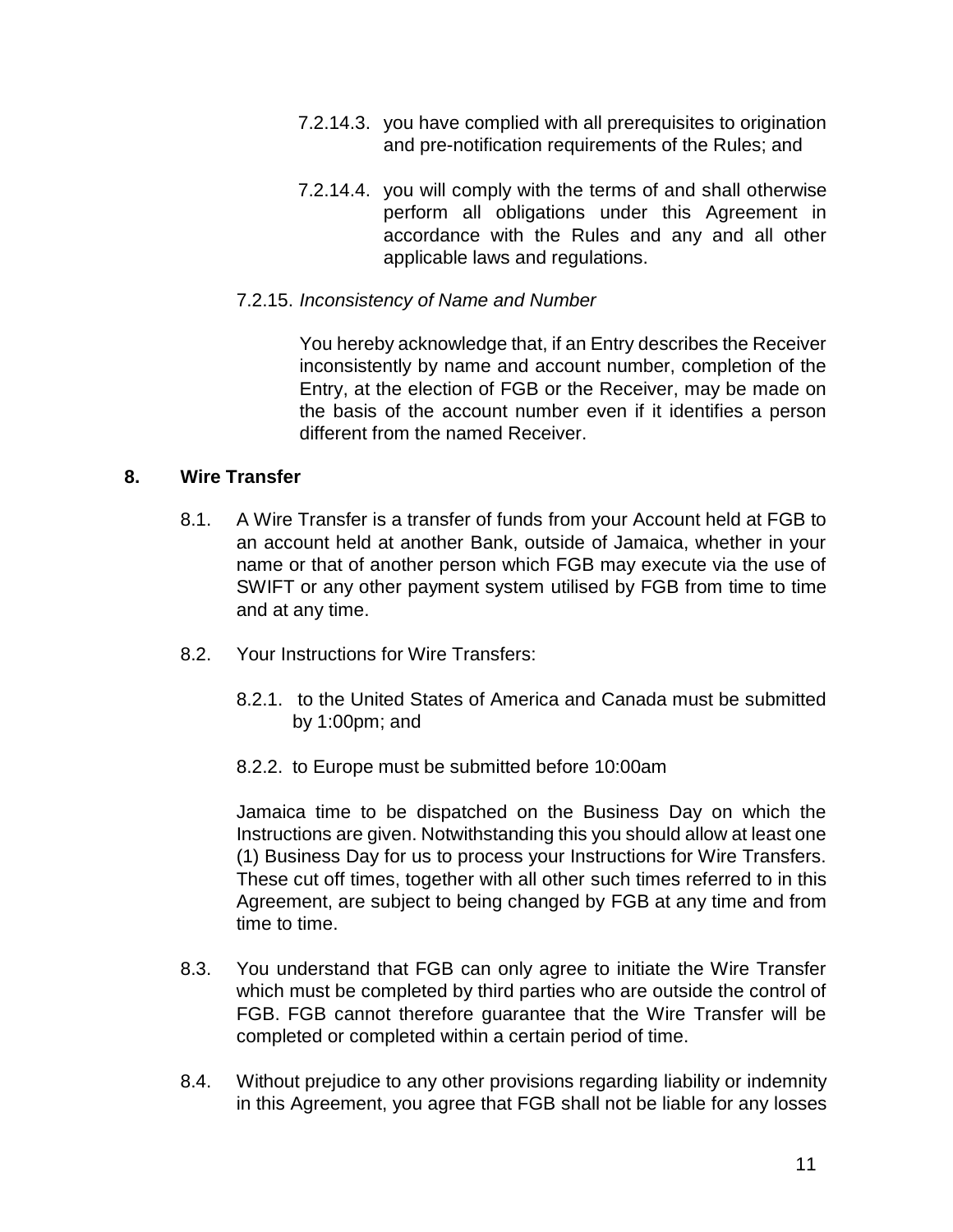suffered by you or any third party as a result of the non-completion, delay in the completion or error or other irregularity in the execution of a Wire Transfer or any failure by any third party to execute instructions initiated by FGB and you agree to indemnify and hold FGB, its directors, officers, employees and representatives harmless in respect of any loss, damage, demands, claims, expenses, costs (including reasonable attorneys' fees), actions, penalties and liabilities arising from same.

- 8.5. You acknowledge and agree not to initiate Wire Transfers which would be in violation of the laws of Jamaica or which would result in FGB being in breach of any of its obligations under any of the laws of Jamaica or guidelines or policies by which we are bound.
- 8.6. You understand and agree that clauses 7.2.2, 7.2.3, 7.2.7, and 7.2.15 herein also apply to Wire Transfers (with the necessary changes).

# **9A. Bill Payments**

- 9A.1 The Bill Payment services may be carried out by FGB by using third parties and you agree that FGB will not be liable for losses which may occur as a result of the actions or lack thereof of the said third parties.
- 9A.2 You should allow at least one (1) Business Day for us to process your Instructions for Bill Payment.
- 9A.3 Notwithstanding and without prejudice to the provisions in clause 9A.2 FGB states that under normal circumstances *it is likely that* (i) bill payment Transactions initiated by you before 6:00pm on any Business Day should be completed before the end of that day; and (ii) Bill Payment Transactions initiated after 6:00pm on any Business Day should be completed before the close of business on the Business day following the initiation.
- 9A.4 You understand and agree that clauses 7.2.2, 7.2.3, 7.2.5, 7.2.6, 7.2.7, 7.2.11 and 7.2.15 herein also apply to Bill Payments (with the necessary changes).

#### **9B. Stop Payments**

9B.1 You may use the Services to issue instructions to stop payment of a cheque you have drawn up to two (2) Business Days before the cheque is presented for payment ("Stop Payment Request"). FGB may also require that you put your request in writing and get it to FGB within the time stated by FGB.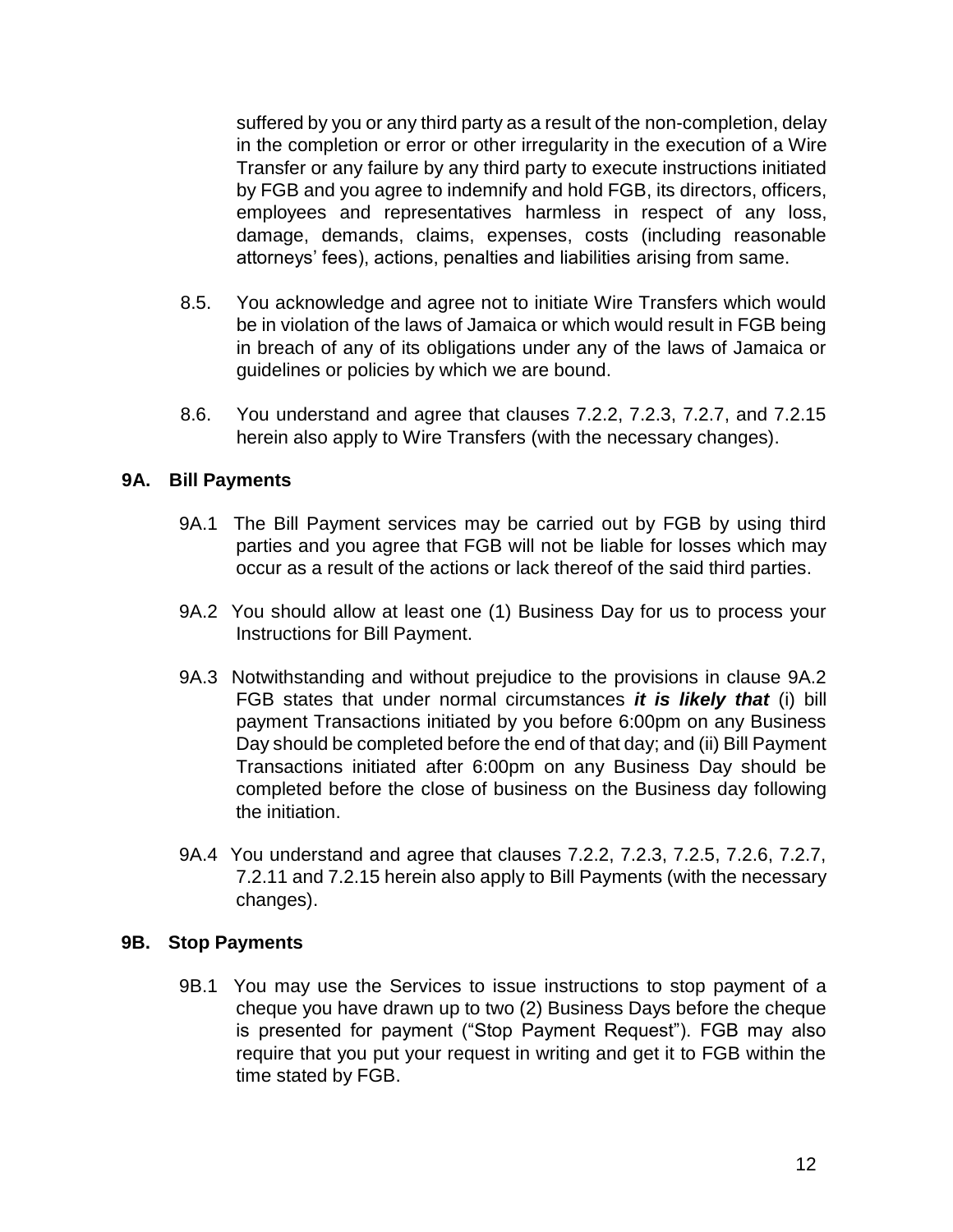9B.2 The provisions detailed in clauses 10.2, 10.7 and 10.10 apply to Stop Payment Requests (with the necessary changes).

# **PART III – SPECIFIC PROVISIONS CONCERNING TRANSACTIONS**

### **10. Cancellation, Reversal, Amendment, Rejection of and Returned Transactions**

- 10.1. You may request to cancel or amend one-time future-dated and recurring Transactions provided that Instructions for such cancellation or amendment must be given at least one (1) Business Day prior to the date processing for the Transaction is scheduled to be initiated. Any such cancellation or amendment request must be submitted by you via use of the Services.
- 10.2. If you desire to:
	- 10.2.1. cancel or amend Transactions other than those described in clause 10.1; or
	- 10.2.2. reverse a Transaction

then FGB may **in its sole discretion** accept your request and attempt to execute same. You understand that FGB can only agree to initiate the amendment, cancellation or reversal which must be completed by third parties who are outside the control of FGB. FGB cannot therefore guarantee that the amendment, cancellation or reversal will be completed or completed within a certain period of time. You acknowledge that if FGB attempts to cancel, reverse and/or or amend a Transaction, then the cancellation, reversal or amendment request must be agreed to by each financial institution which has accepted a payment order related to the Transfer at issue before it will be acted upon and you further agree that FGB shall have no liability if an attempt to cancel, amend or reverse a Transaction is not successful, if the amendment, cancellation or reversal is delayed or if FGB refuses to so attempt.

- 10.3. FGB may reject any Instruction/Transaction including, among others, those which do not comply with the requirements of this Agreement and those given following any breach of the terms and conditions herein by you.
- 10.4. FGB may (but is not obliged to) notify you, by the means it elects to utilise from time to time, of the receipt of a returned Transaction as prescribed by FGB from time to time.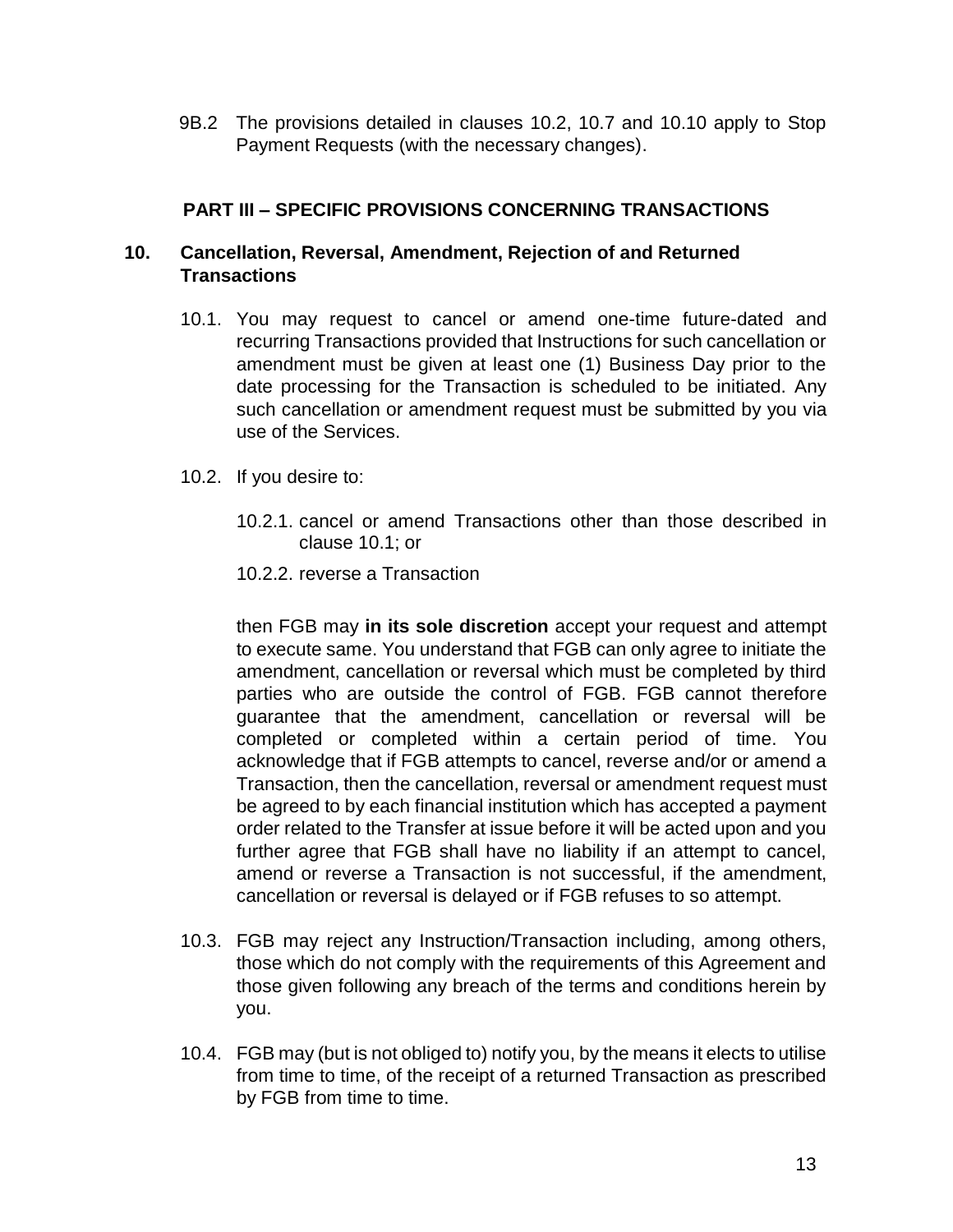- 10.5. FGB shall have no obligation to re-transmit a returned Transaction if FGB complied with the terms of this Agreement with respect to your original Instructions or it is returned because of the actions or lack thereof of a third party.
- 10.6. You are responsible for checking your Account at regular intervals to ensure that your Transactions have been carried out.
- 10.7. You will be liable to pay any charges applicable for cancelled, amended, reversed, returned and rejected Transactions and further will meet any and all costs, losses or other liabilities incurred by FGB or any third party in relation thereto.
- 10.8. Without limiting other provisions herein you hereby authorise FGB to debit your Account for all chargeback Entries and with any other charges due and owing pursuant to this Agreement.
- 10.9. Without prejudice to any other provisions regarding indemnity in this Agreement, you agree that you shall indemnify and hold FGB and its officers, directors, employees, and representatives harmless from and against any and all claims, damage, demands, losses, liabilities, and expenses, including attorney's fees and costs, resulting directly or indirectly from or in connection with compliance with your cancellation, reversal or amendment request, delay in the execution of the said request or failure to execute the said request.

#### **11. Transactions Involving Insufficient Funds**

- 11.1. You must have enough available money or credit in any Account from which you instruct FGB to carry out a Transaction.
- 11.2. If you issue Instructions and you do not have sufficient funds in your Account to fund the Transaction (including Bank charges payable) FGB may refuse to complete the Transaction. FGB may do this even if there are sufficient funds in other accounts that the Customer may have at FGB.
- 11.3. If FGB completes a Transaction that you have made or authorised and FGB subsequently learns that you have insufficient funds for the Transaction in the Account from which the Transaction was to be funded, you agree that FGB may in its sole discretion reverse the Transaction or offset the shortage with funds from any other account you may have with FGB or otherwise. In any case, you are fully obligated to FGB to provide sufficient funds for any Transaction you make or authorise.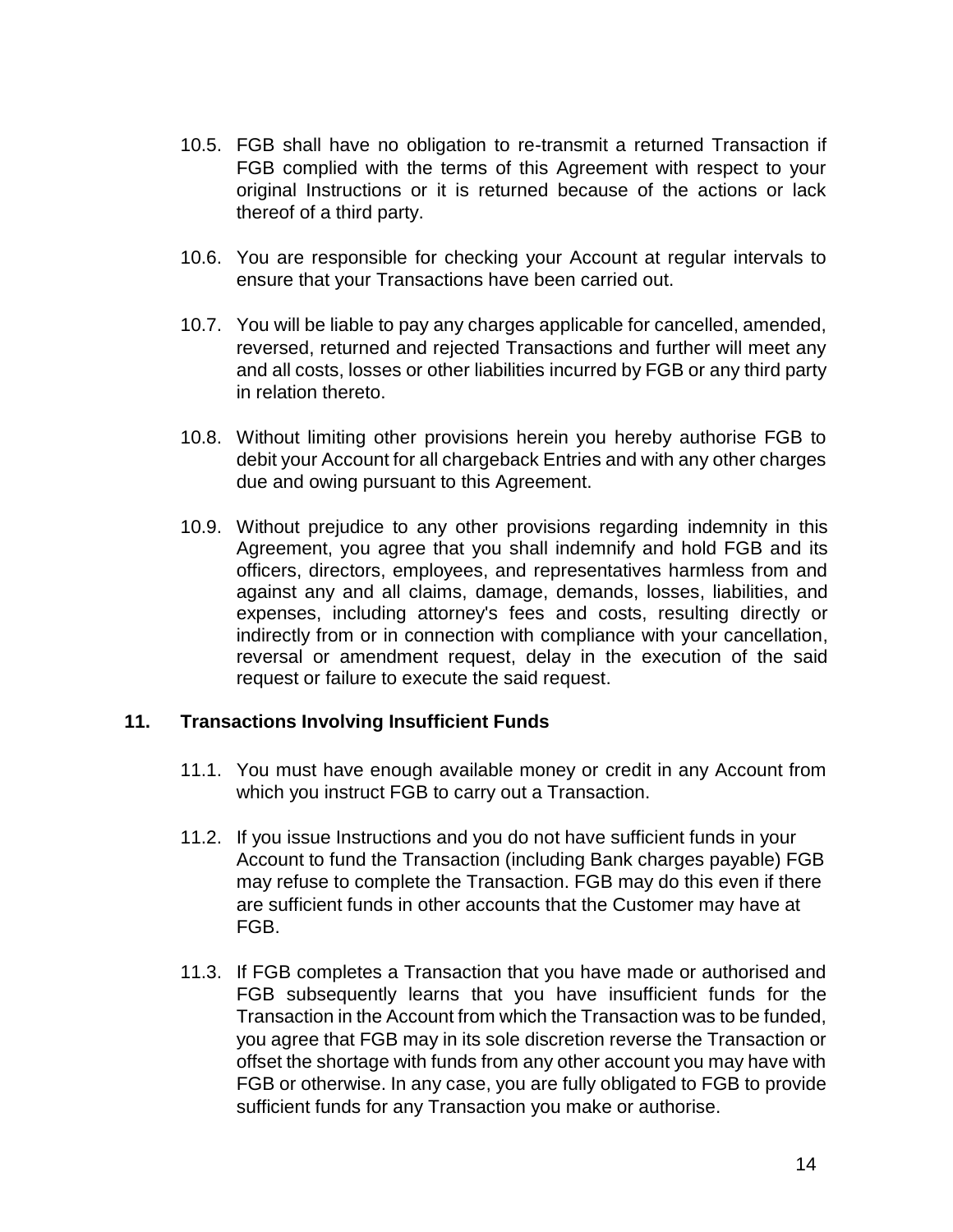- 11.4. If FGB does not execute or reverses a Transaction, because of insufficient funds, FGB is not required to make any further attempt to process the Transaction or to notify you that Transaction has not been completed. You are also liable for any non-sufficient funds fee charged by FGB.
- 11.5. Information you obtain about your Accounts using the Services may not reflect payments that have not yet been posted to your Accounts. You should keep that in mind when you perform or attempt to perform any Transactions on the basis of such information.
- 11.6. Without prejudice to any other provisions regarding liability or indemnity in this Agreement, you agree that FGB shall not be liable for any loss, damage, penalty or other liability suffered by you or any third party for any action taken by FGB pursuant to this clause 11 or if you do not have enough available money in the Account from which a Transaction is to be made, or if the Account has been closed or is not in good standing and you agree to indemnify and hold FGB, its directors, officers, employees and representatives harmless in respect of any loss, damage, demands, claims, expenses, costs (including reasonable attorneys' fees), actions, penalties and liabilities arising from same.

# **12. Credit**

- 12.1. Notwithstanding clause 11 of this Agreement FGB may, in its sole discretion, extend credit to your benefit and for the purpose of completing the Transactions permitted herein.
- 12.2. You hereby request and authorise the extension of such credit and agree, immediately upon notice by FGB, to repay any sum so extended together with any interest thereon to FGB.
- 12.3. You further agree to pay to FGB any other sum demanded by FGB which represents losses incurred by FGB as a result of the extension of credit pursuant to 12.1 herein.

#### **13. Applicable Fees and Charges**

You hereby agree:

13.1. to pay to FGB such fees for the Services (and any actions connected thereto) as may be charged by FGB or any relevant third party (including other financial institutions) from time to time as implemented varied and/or published by FGB (or any relevant third party including other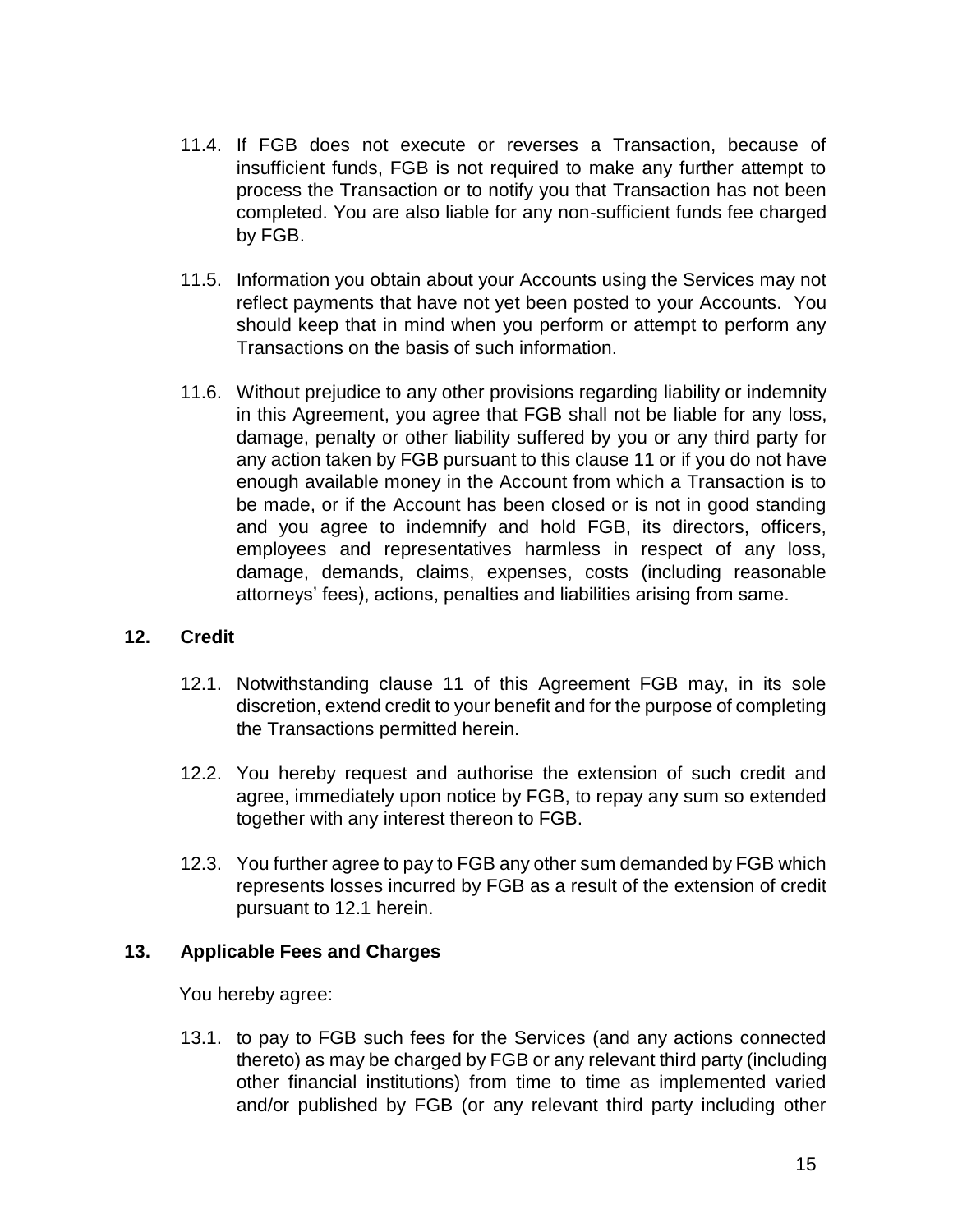financial institutions) from time to time and in the manner prescribed by FGB;

- 13.2. that FGB may charge (and you agree to pay) interest and any other related charges FGB deems fit on Fees due and owing by the Customer to FGB from time to time at a rate in the sole discretion of FGB which rate may be varied at any time and from time to time by FGB;
- 13.3. that FGB may change its fees and charges at any time and from time to time and with immediate effect upon issuing notice to you in such manner as FGB deems fit; and
- 13.4. that FGB may debit your Account (or any account held at FGB) for the fees and charges due for the use of the Services and FGB's fees and charges shall constitute a first charge on your accounts. You may indicate to FGB from which of your accounts such fees and charges may be debited, FGB however reserves the right to debit any account in your name (whether joint or otherwise) in its discretion.

# **14. Foreign Currency Transactions**

- 14.1. The rate of exchange utilized for Transactions shall be those published by FGB from time to time as may be quoted on the Online Banking System.
- 14.2. You must consider carefully the relevant rate of exchange in conducting Transactions to ensure e.g. that there are sufficient funds in the Account to carry out the Transactions.
- 14.3. FGB shall not be liable for any losses resulting from a conversion of currency and without limiting any other provisions in the terms and conditions herein you agree to indemnify FGB for any costs, expenses, losses and liability incurred as a result of conversion losses.
- 14.4. Transactions involving foreign currency (and the rates applied to them) may or may not be treated as next-Business Day Transactions by FGB. Such treatment is governed by the cut-off times implemented by FGB from time to time.
- 14.5. Without limiting any other provisions herein FGB does not guarantee that Transactions involving foreign currency will be completed. In particular FGB reserves the right to reject Transactions involving foreign currency which are in excess of the limits set in relation thereto by FGB from time to time.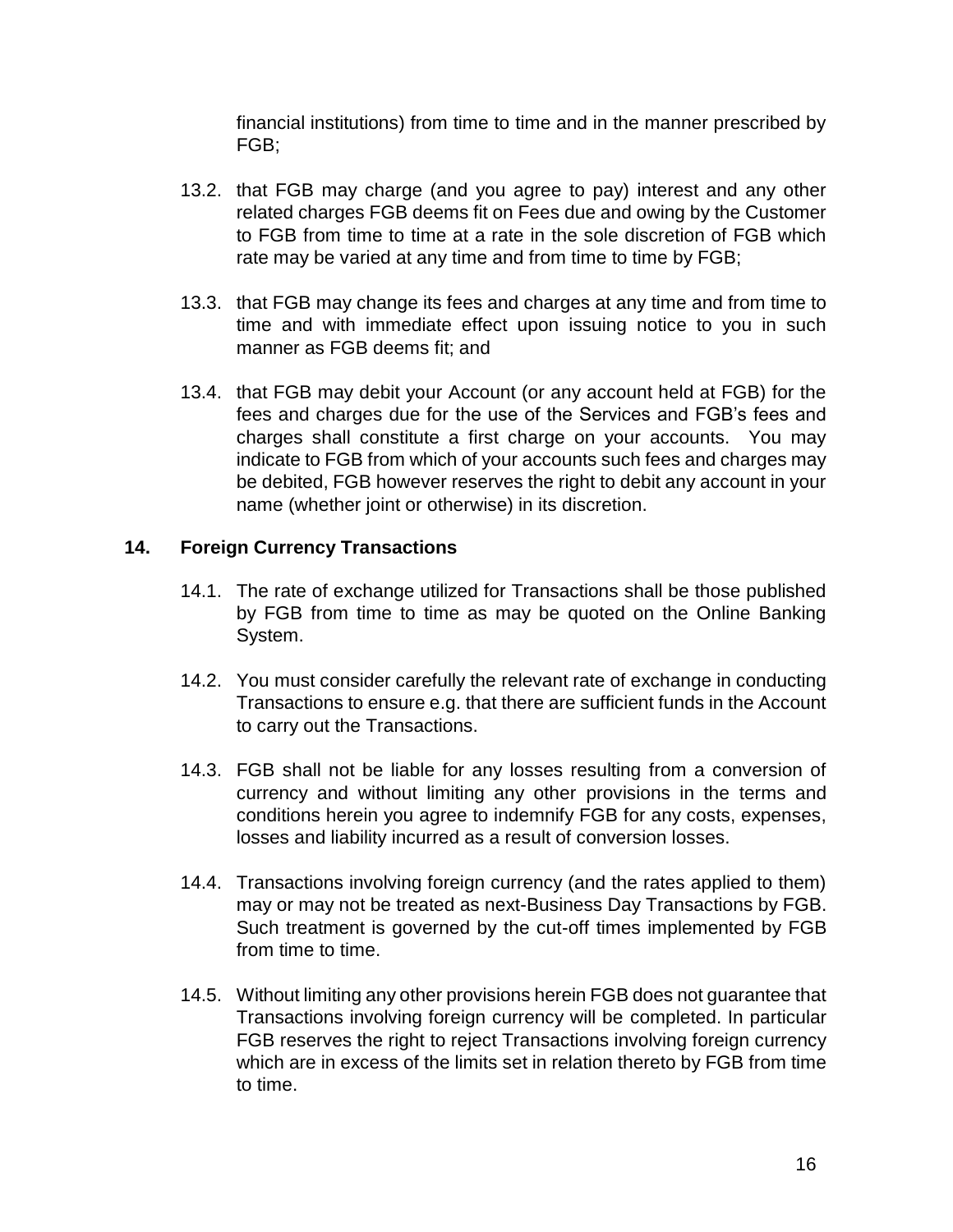### **14A. Account Opening Requests**

- 14A.1 At FGB's discretion, retail customers (i.e. customers with personal accounts) may submit Instructions for the creation of a bank account ("Account Opening Request") using the Online Banking System.
- 14A.2 FGB shall in its sole discretion determine the types of bank accounts for which Account Opening Requests may be submitted. The type of account which may be opened will also be dependent on the type of account(s) which you currently have registered on the Online Banking System, for example, you can only open accounts in a currency for which you already have an existing registered account.
- 14A.3 In order to submit an Account Opening Request, the Customer shall satisfy such requirements as FGB may specify from time to time including having up to date Know Your Client information with FGB and minimum deposit requirements and provide such additional information as FGB may reasonably require.
- 14A.4. You acknowledge that the operation of any bank account opened using the Services shall be governed by FGB's Account Agreement, as amended from time to time, and that by submitting the Account Opening Request, you agree to be so bound.

# **15. Limit on FGB's Liability**

- 15.1. FGB does not accept any responsibility or liability in respect of its offering to provide, attempting to provide, providing or failing to provide the Services save as expressly accepted in this clause 15.
- 15.2. FGB shall be responsible only for performing the Services expressly provided for in the Agreement, and shall not be liable for any loss, damage, demand, claims, expenses, costs (including reasonable attorneys' fees), actions, penalties or liabilities which may arise therefrom except in the case of gross negligence or wilful misconduct on the part of FGB in performing those Services.
- 15.3. The parties agree that FGB will not be liable to you or any third party for any loss, damage, demand, claims, expenses, costs (including reasonable attorneys' fees), actions, penalties or liabilities arising from:
	- 15.3.1 any errors, failures, delays, inaccuracies, damage, loss or injury, directly or indirectly arising from the operation of your Computer or software however caused, nor for any problems or losses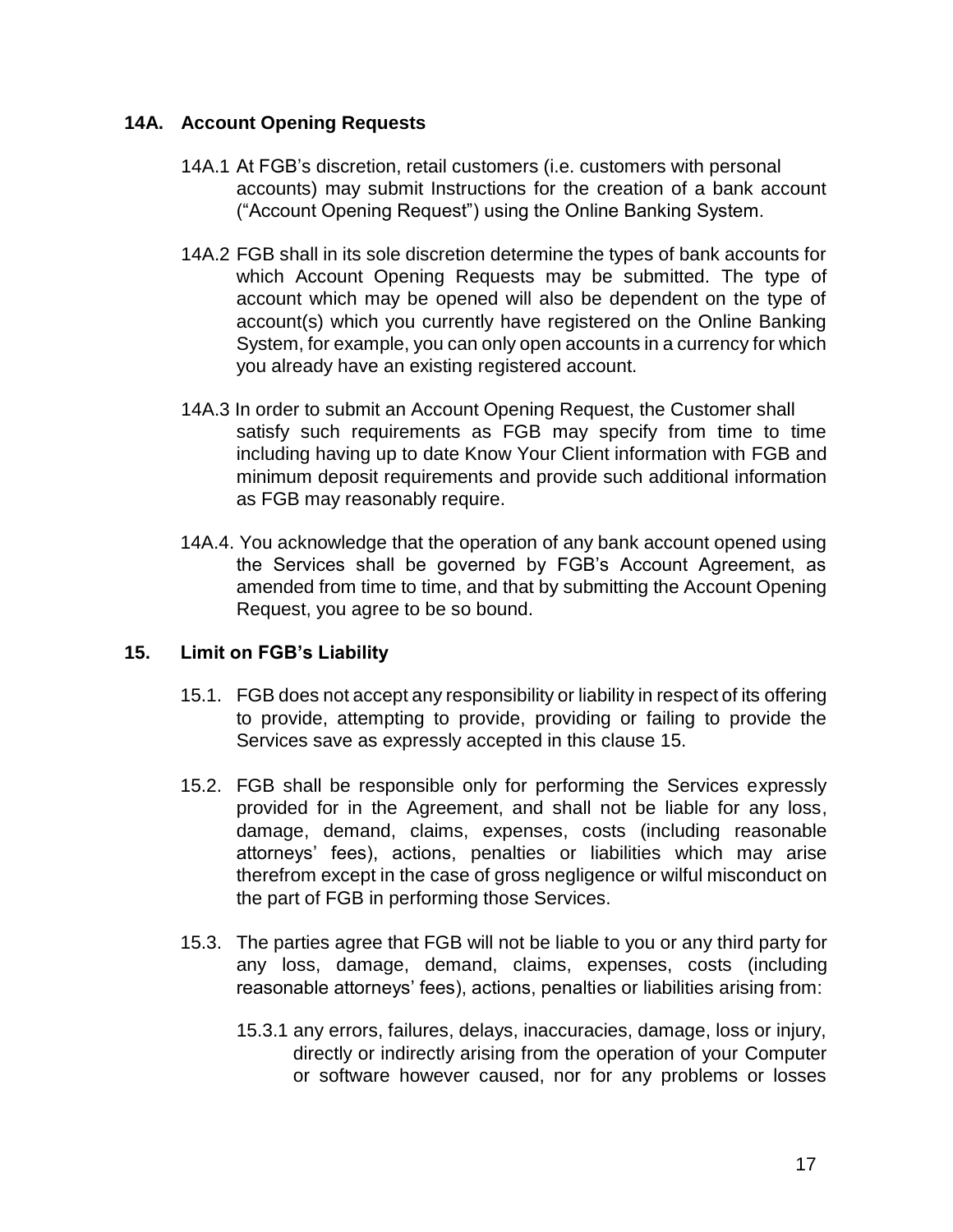caused by viruses, electricity supply problems, hackers or otherwise; or

- 15.3.2 the unavailability, incompleteness or inaccuracy of any relevant information from you or the delayed provision of such information by you or if you have failed to give FGB complete, correct account numbers or other identifying information so that FGB can properly complete a Transaction or Service or if you fail to give Instructions as and within the time period required herein and by FGB from time to time.
- 15.4. In no event shall FGB have any liability for any consequential, special, punitive or indirect loss or damage which you or a third party may incur or suffer in connection with this Agreement or the Services.
- 15.5. Without limiting any other provisions of this Agreement:
	- 15.5.1. FGB shall not be liable for any failure to act or delay in acting if such failure or delay is caused by legal constraint, interruption of transmission or communications facilities, equipment failure, war, emergency conditions, or other conditions beyond FGB's control;
	- 15.5.2. FGB shall not be liable for any failure to transmit or delay in transmitting a Transaction if such transmittal would result (i) in FGB's exceeding any limitation upon its intra-day net funds positions established pursuant to present or future Bank of Jamaica guidelines or (ii) in FGB's otherwise violating any provision of any present or future risk control programme of the Bank of Jamaica or any rule or regulation of any other governmental regulatory authority;
	- 15.5.3. FGB shall not be liable for failing to complete a Transaction or fulfil any of the Services because of the provisions of any law or legal process or any other factor outside of FGB's control; and
	- 15.5.4. FGB shall not be liable for any wrongful and/or negligent act and/or omission of the ACH or any other third party in the transmission or fulfilment of Transactions or any of the Services.
- 15.6. Subject to the foregoing limitations, and in any event, FGB's liability for loss shall be limited as follows:
	- 15.6.1. If FGB fails or delays in making a payment or Transfer pursuant to your Instructions, or if FGB makes a payment or Transfer in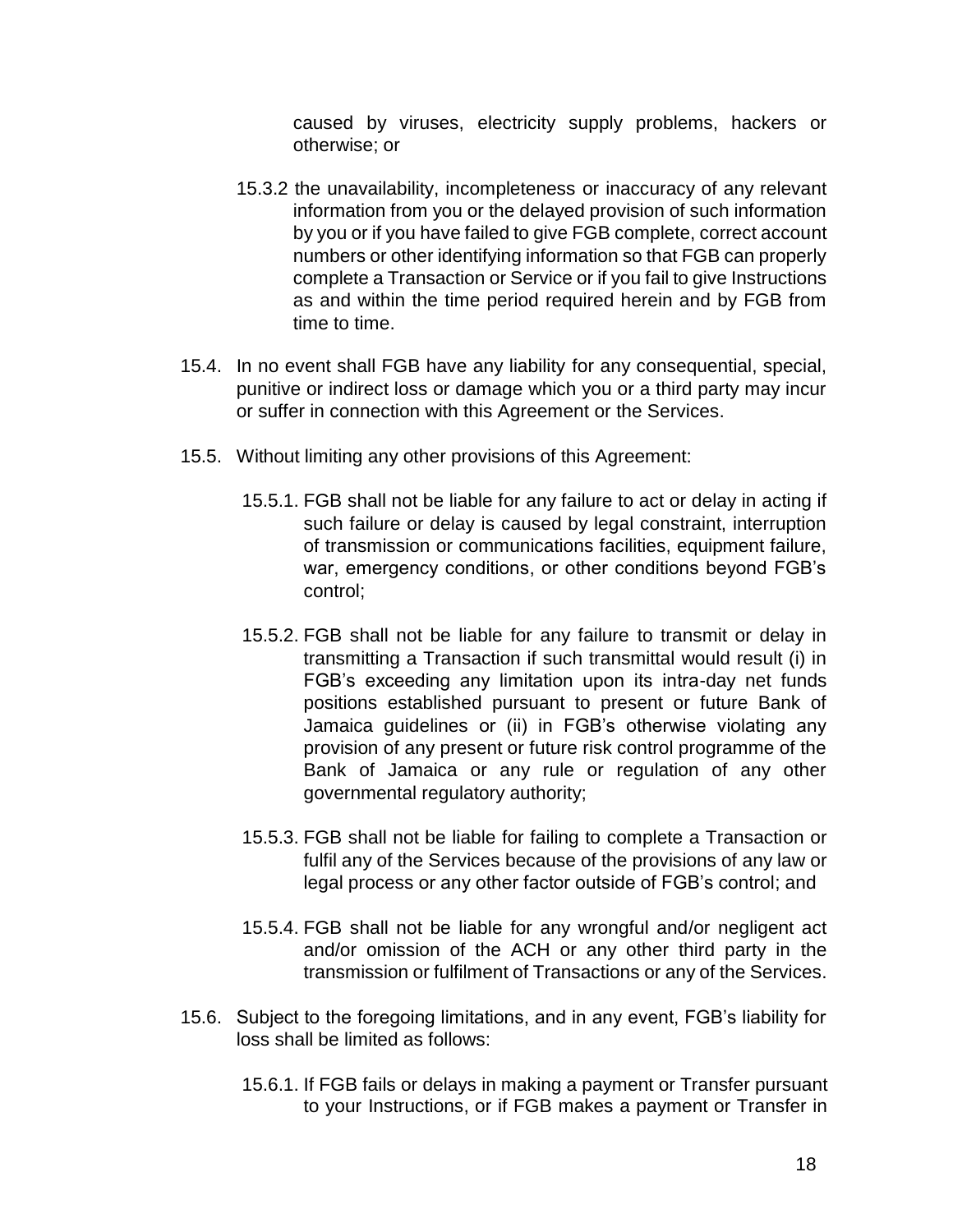an erroneous amount that is less than the amount per your Instructions, unless otherwise required by law, FGB's liability shall be limited to interest on the amount that FGB failed to timely pay or transfer, calculated from the date on which the payment or Transfer was to be made until the date it was actually made or you cancelled the Instructions. FGB may pay such interest either to you or the intended recipient of the payment or Transfer, but in no event will FGB be liable to both parties, and our payment to either party will fully discharge any obligation to the other;

- 15.6.2. If FGB makes a payment or Transfer in an erroneous amount that exceeds the amount per your Instructions, or if FGB permits an Unauthorised Transaction after FGB has had a reasonable time to act on a notice from you of possible unauthorised use as described above, unless otherwise required by law, FGB's liability will be limited to a refund of the amount erroneously paid or transferred, plus interest thereon from the date of the payment or Transfer to the date of the refund, but in no event to exceed sixty (60) days' interest.
- 15.6.3. If FGB becomes liable to you for interest compensation under this Agreement or applicable law, such interest shall be calculated based on the average Government of Jamaica Treasury Bill rate for each day interest is due, computed on the basis of a 360-day year;
- 15.6.4. We shall not be liable for your attorney's fees, except as required by law; and
- 15.6.5. Unless otherwise required by law, FGB shall not be liable for any error or delay on the part of any third party or for any other act or omission of any third party, including without limitation third parties used by FGB in executing any payment order or relating to any or performing a related act, and no such third party shall be deemed to be our agent.
- 15.7. FGB shall be entitled to rely absolutely on the information, representations, and warranties provided by you pursuant to this Agreement, and shall not be responsible for the accuracy or completeness thereof.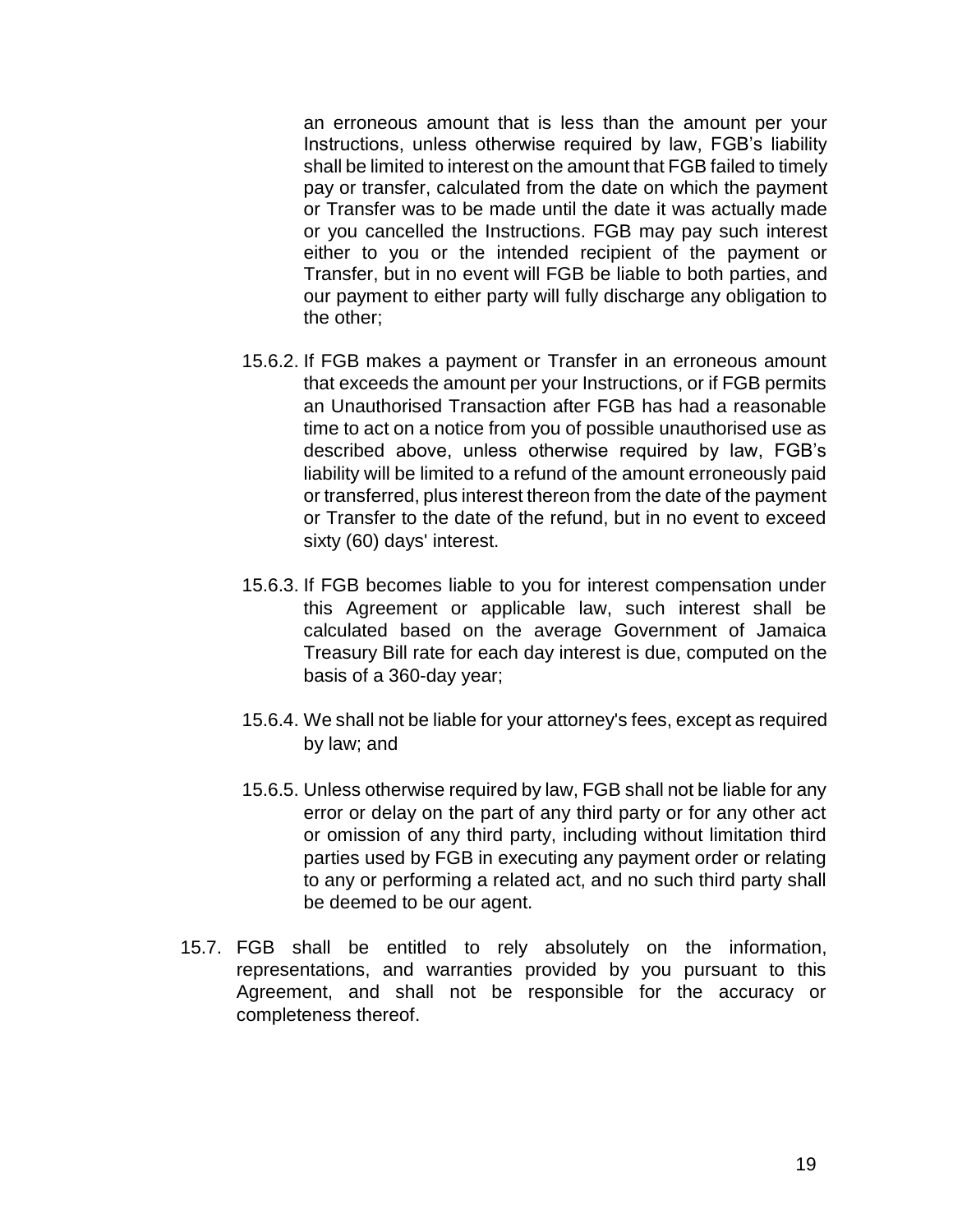#### **16. Risk**

- 16.1. You are responsible for the installation, maintenance and operation of your Computer and the relevant software and shall bear the risk of error, failure or non-performance due to faulty operation, malfunction, lack of maintenance or any other reason.
- 16.2. You hereby acknowledge and accept that the use of the Online Banking System and the Services carries certain inherent risks. You further acknowledge and accept that the way in which you choose to use and personalise the Online Banking System and the Services may increase or reduce the associated risk, for example selecting a Computer as a 'trusted device', use of the Biometric Authentication Feature and the complexity of the password chosen.
- 16.3. By using the Online Banking System and the Services you assume full responsibility for the risks which risks include, among others, the following possibilities –
	- 16.3.1. your account being accessed by a third party e.g. where you have permitted your Access Codes to be disclosed;
	- 16.3.2. delays in the transmission of your Instructions; or
	- 16.3.3. transmission of viruses.
- 16.4. You acknowledge that Electronic-mail transmissions may not be secure and that FGB urges its customers not to request sensitive information relating to their accounts or financial transactions via any e-mail system.
- 16.5. By signing this Agreement, you agree to accept the electronic communications and acknowledge that you are able to electronically access and retain electronic communications relating to the Services.
- 16.6. FGB does not guarantee the completion of a Transaction involving third parties, including other financial institutions, as this is dependent upon same being completed by the third party receiving the instructions originated by FGB on your behalf. Such third party's actions are not within the control of FGB and FGB is therefore unable to guarantee the time within which these types of Transactions will be completed.
- 16.7. *Inconsistency of Name and Number*

You hereby acknowledge that, if a Transaction describes the other party inconsistently by name and account number, completion of the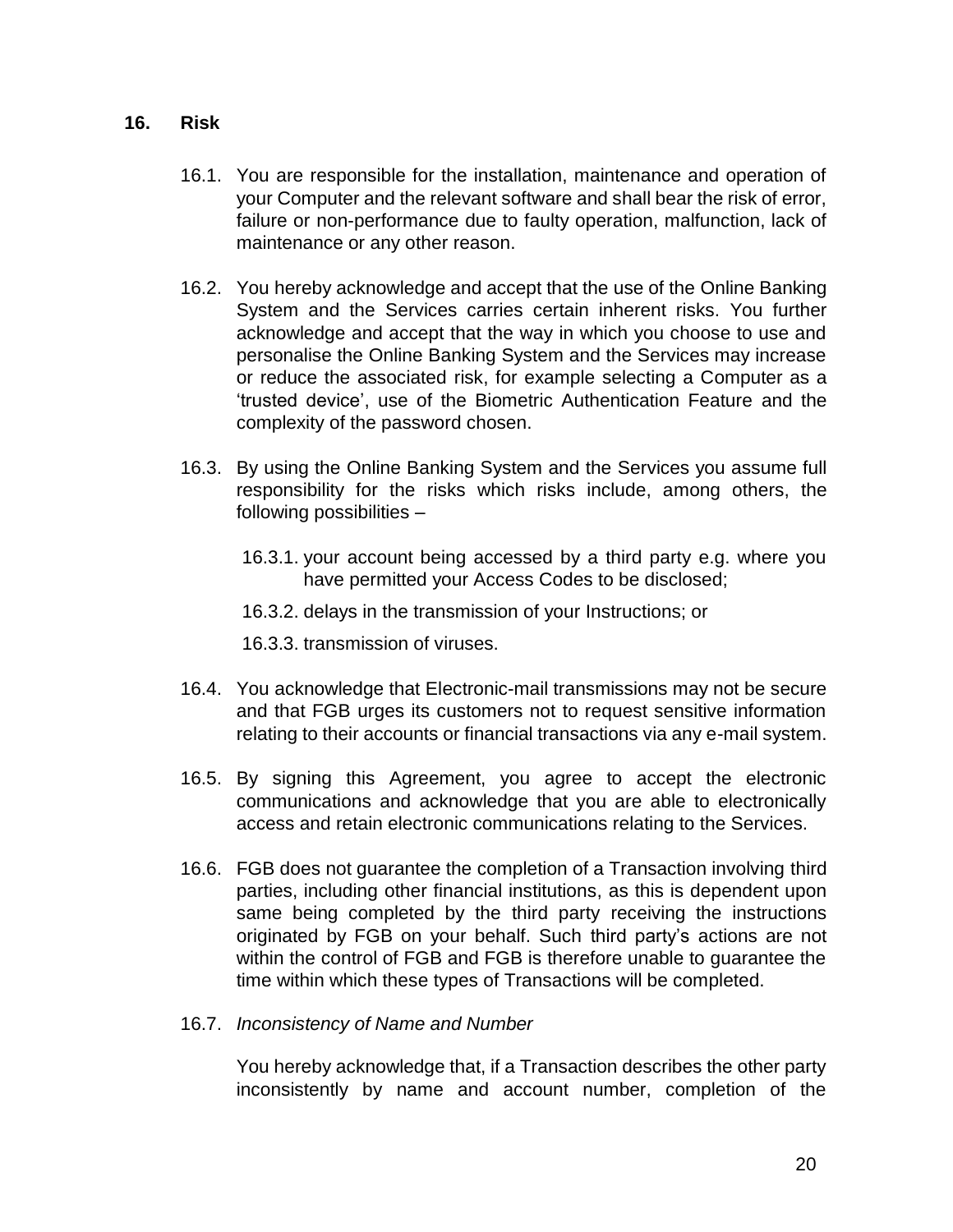Transaction, at the election of FGB (or any third party involved in the completion of the Transaction), may be made on the basis of the account number even if it identifies a person different from the named Receiver or intended recipient.

16.8. You acknowledge that you are responsible for checking your Account at regular intervals to ensure that your Transactions have been carried out.

### **17. No Warranties or Representations**

FGB gives no warranty nor makes any representation regarding the recommended software nor gives any warranty of merchantability or fitness of the Services or the Online Banking System for any particular purpose.

### **18. Periodic Statement**

- 18.1. The periodic statement issued by FGB for your Account will reflect Transactions carried out by you from time to time.
- 18.2. You agree to notify FGB within a reasonable time not to exceed thirty (30) days after the date of the statement of any discrepancy between your records and the information in the Statement.
- 18.3. If you fail to notify FGB of discrepancies as detailed in clause 18.2 you shall be conclusively deemed to have acknowledged and accepted the information detailed in the Statement and shall be irrevocably bound thereby.

#### **19. Indemnity**

19.1. Without prejudice to any other term of this Agreement, you agree to indemnify, defend and hold harmless FGB its officers, directors, employees, and representatives from and against any and all loss, damage, demands, claims, expenses, costs (including reasonable attorneys' fees), actions, penalties and liabilities (whether criminal or civil) resulting from or arising in connection with the Services, Unauthorised Transactions and unauthorised use of the Online Banking System, the provision of the Services by FGB, any act, omission or default of FGB or its directors, officers, employees or representatives in the provision of the Services (save for cases of gross negligence), the use of the Services or the Online Banking System by you or by a User (whether purported, attempted or actual), the act or omission of a third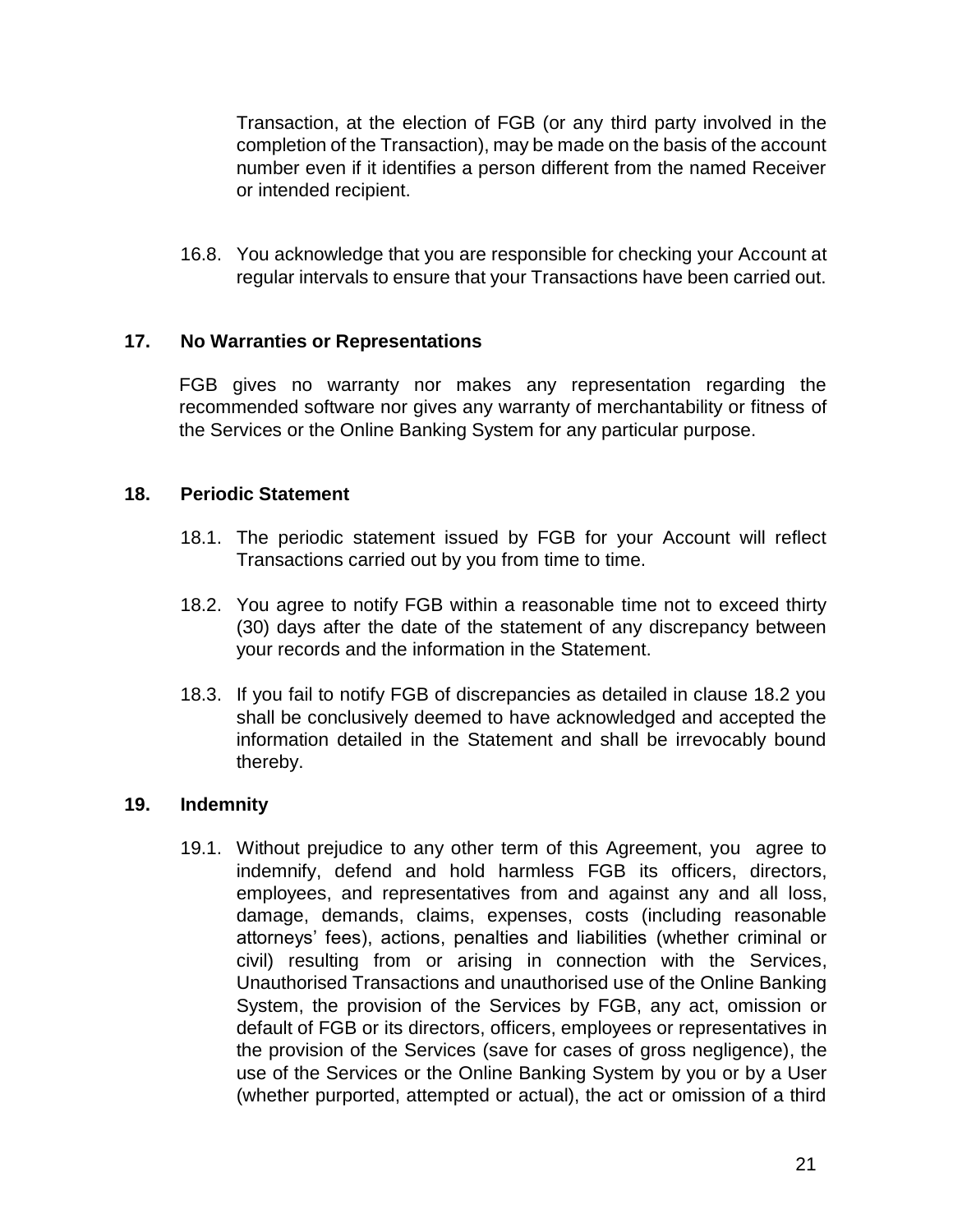party involved in the provision of the Services and without limitation, those resulting from any act, omission, neglect or default (including breach of this Agreement) of yours or any of your Users under this Agreement.

19.2. Without prejudice to the generality of the foregoing and other provisions of this Agreement if a fine is assessed against FGB it will be your responsibility to pay the fine unless the parties (and in the event of disagreement between the parties, a third entity agreed on by the parties) determine the fine was caused by an improper and grossly negligent action by FGB.

#### **20. Proof**

- 20.1. All Instructions, details of Transfers and other details of Services provided herein and the terms and conditions pursuant to which they are provided ("the Documentation") may be recorded or registered by FGB electronically or otherwise as determined by FGB in its sole discretion.
- 20.2. The Documentation, and/or any extract thereof, shall stand as conclusive and undisputable evidence of that to which it relates.

#### **21. Disclosure of Account Information**

- 21.1. FGB will not disclose to third parties any information about your account or any Transactions unless –
	- 21.1.1. you have in writing authorised or requested FGB to disclose any particular information or any particular type or types of information to a specified person or specified persons in such manner and at such times as is contained in such written authority; or
	- 21.1.2. such disclosure is necessary for completing a Transaction or a Service, or to investigate or resolve a dispute or problem relating to a Transaction, the Services and/or you; or
	- 21.1.3. such disclosure is made in accordance with the Account Agreement or any account operating agreement between us; or
	- 21.1.4. it is otherwise required or allowed by law or legal process to do so.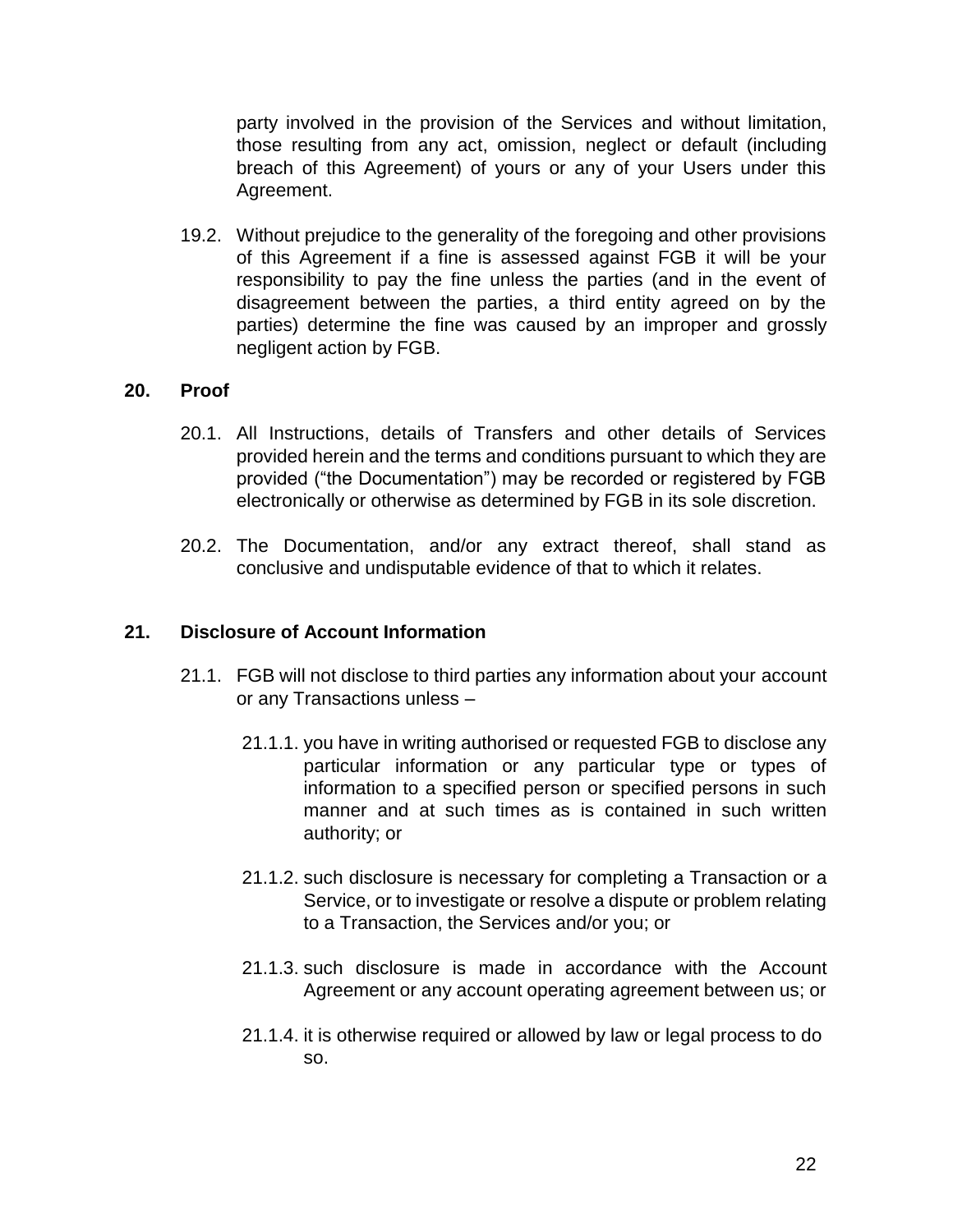21.2. Notwithstanding the other provisions of this clause 21, you hereby consent to and agree that FGB may disclose information regarding you to any of its affiliates, agents and subcontractors for operational or any other legitimate business purpose. You hereby agree that FGB may provide such information to its affiliates, agents and subcontractors who conduct their business from various countries in order to be able to provide the Services to you provided that FGB agrees that any such affiliate, agent and/or subcontractor will be required to adhere to the confidentiality obligations in writing.

### **21A. Data Protection**

You recognise that, in the process of accessing and using the Online Banking System and the Services, you and the Users will be required to supply personal data to FGB. You hereby consent to the processing of your personal data in accordance with our Data Protection Policy as may be amended from time to time.

### **22. Availability of Services**

- 22.1. FGB will endeavour to make the Online Banking System and the Services available for twenty-four (24) hours per day, seven (7) days per week except on such days or at such times during which FGB or other networks will be carrying out maintenance work on its computer system and other systems and equipment necessary for the provision of the Services. FGB does not however guarantee that the Online Banking System or the Services will always be available and you agree that FGB shall not be liable for any losses suffered by you or any third party as a result of any unavailability of the Online Banking System or the Services.
- 22.2. FGB only processes Instructions and updates information on Business Days during business hours (Monday to Thursday 08:15 – 15:00 and Fridays 08:15 – 16:00) or such other times as prescribed by FGB, in its sole discretion, from time to time and at any time. Please also note that each payment external to FGB has its respective cut-off times. Each Instruction you make on a non-Business Day, or after any relevant Cut-Off Time on any Business Day, will be considered given on the following Business Day.
- 22.3. FGB's telephone service, including at the numbers given in this Agreement (and from time to time) will only be available during the hours of 08:30am and 7:00pm (or such hours as prescribed by FGB from time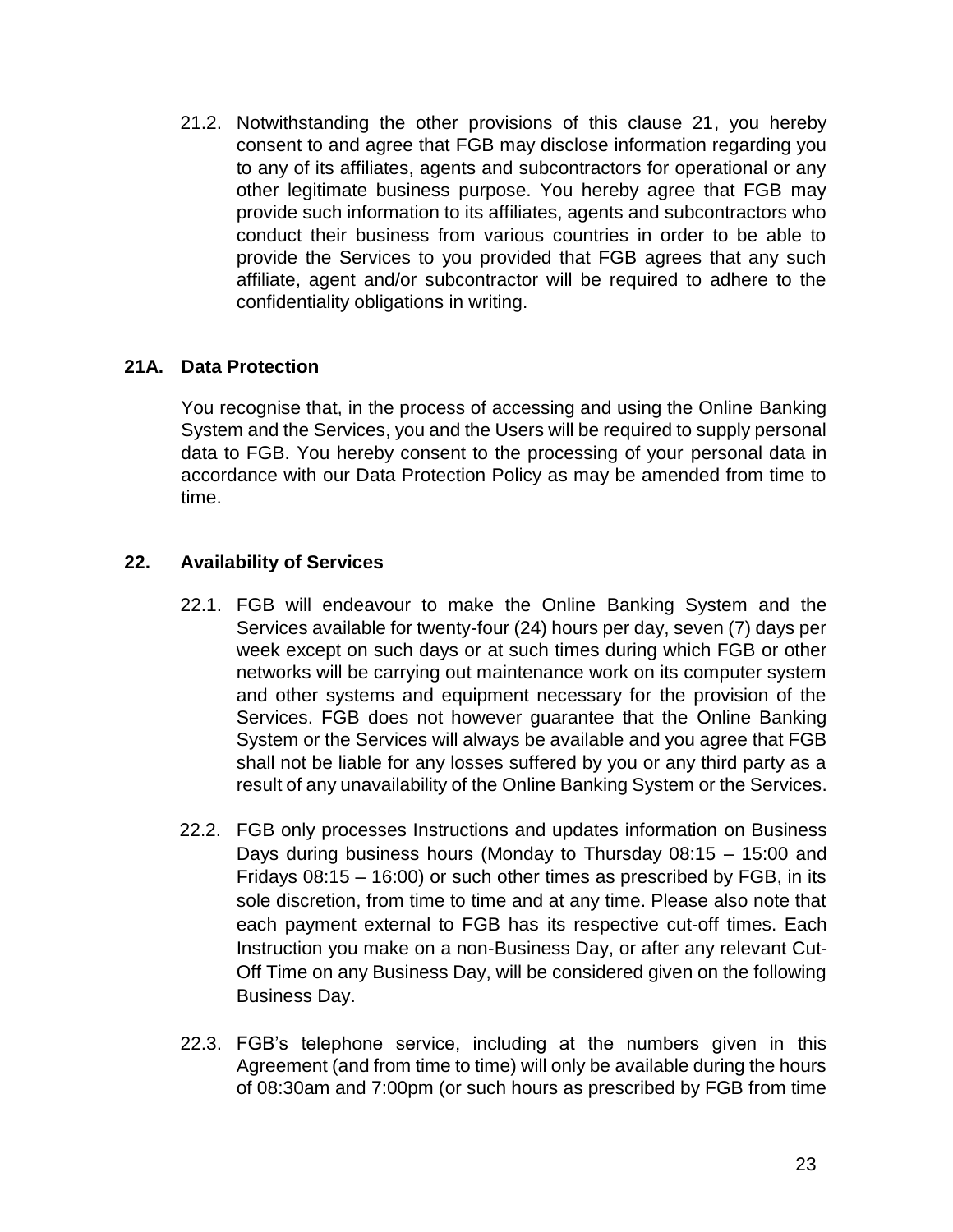to time or at any time) and FGB shall not be liable for any losses suffered by you as a result of the unavailability of telephone contact during other hours.

22.4. The Services may not be available from time to time for scheduled or unscheduled maintenance but FGB will endeavour to ensure that such interruptions in service are reduced to the minimum.

# **23. Unauthorised Use**

Save as expressly detailed in clause 15.6.2, FGB shall not be liable for any damage, loss or injury incurred by you as a result of any Unauthorised Transaction or unauthorised use of the Services or the Online Banking System. Without prejudice to any other provisions regarding liability or indemnity in this Agreement, you agree to indemnify and hold FGB harmless from and against all claims, losses, damage, injury, suits, actions and/or proceedings (including all costs relating to legal services) made or brought by any person against FGB in relation to any Unauthorised Transaction(s) or unauthorised use of the Services or the Online Banking System other than those described in clause 15.6.2.

# **24. E-mail Address and other personal information**

You should notify FGB promptly in the case of any change in your –

- 24.1. e-mail address;
- 24.2. telephone number;
- 24.3. mailing address; or
- 24.4. any other pertinent account information

and in the event of failure to supply such information FGB shall be entitled and obliged to send all notices, statements, information and correspondence to you to the address maintained in FGB's records for such purpose.

# **25. Intellectual Property**

You will not acquire any title, ownership interest or intellectual property right in the Services, the Token or any device or manual relative thereto. You are hereby granted a non-exclusive and non-transferable license to use the Token.

# **26. Termination**

26.1. FGB has the right to terminate this Agreement (and/or the availability of the Online Banking System or any of the Services) at any time without it being necessary to state any reason or explanation for such termination.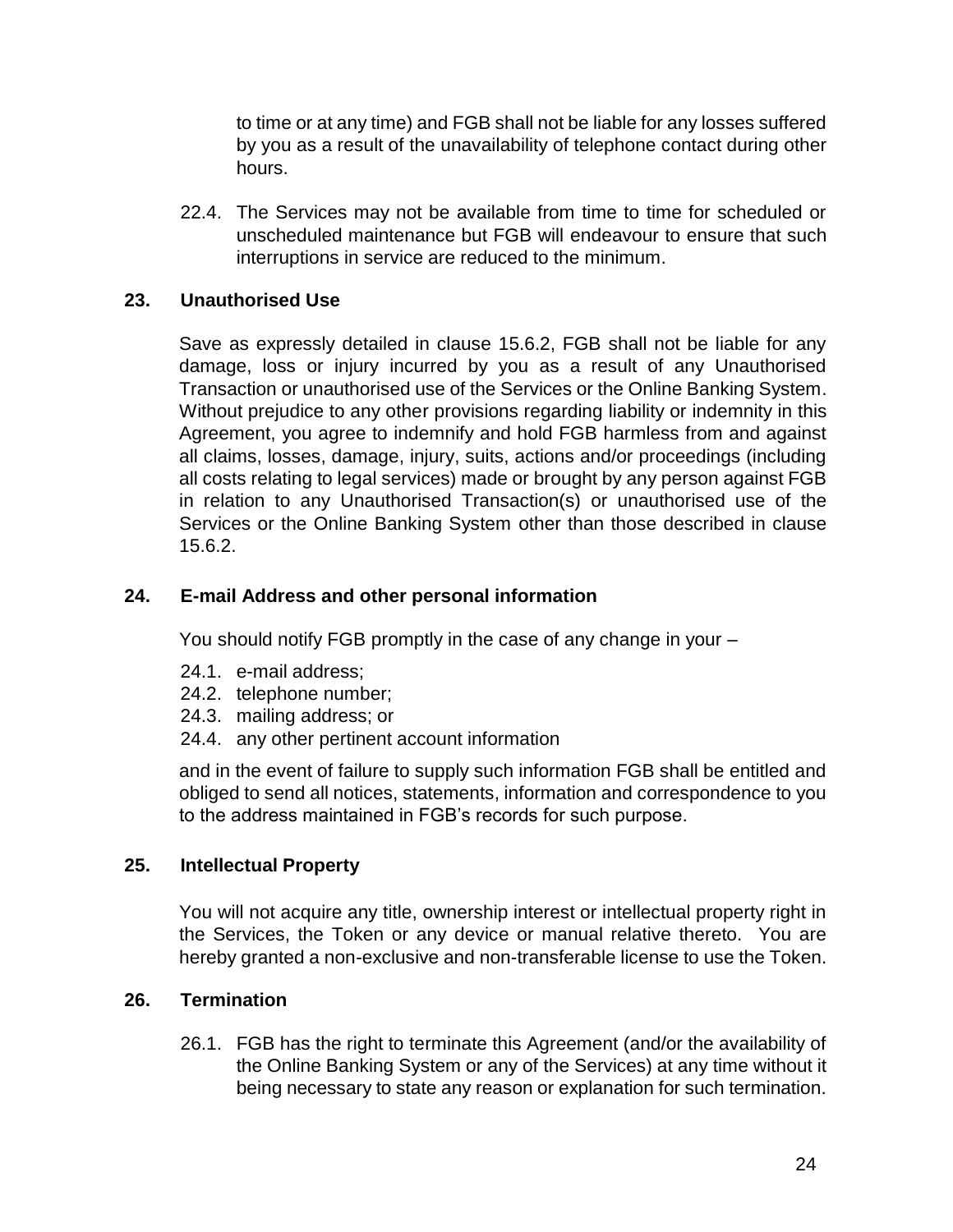FGB will ordinarily send you notice of any termination, but FGB is not required to do so unless applicable law requires such notice. Once FGB terminates this Agreement, no further or pending Transactions will be made, including but not limited to any Transactions scheduled in advance or any preauthorised recurring Transactions.

- 26.2. FGB may routinely terminate the Services (or any of them) (and/or the Agreement) in the event of your failure to utilize same within the first seven (7) days after activation or if the service has been inactive for a year.
- 26.3. This Agreement may be terminated by you by giving not less than seven (7) days' notice in writing to FGB without it being necessary to state any reason or explanation for such termination. However any Instructions from you will continue in effect until FGB has received your written notice of termination and has had a reasonable opportunity to act upon it. Once FGB has acted upon your notice, no further or pending Transactions will be executed, including but not limited to any payments scheduled in advance or any preauthorised recurring transfers and you and any User(s) will no longer have access to the Online Banking System.
- 26.4. In the event of your failure to pay any fee on the due date FGB shall be entitled at its discretion to suspend the provision of the Services to you until such fee is paid without prejudice to FGB's right to terminate this Agreement pursuant to clause 26.1 hereof.
- 26.5. You will remain liable to FGB for any and all Transactions requested while your Account is active and any and all claims arising from such Transactions and from the Agreement in general.
- 26.6. Upon termination of the Agreement the Customer must return to FGB any Token provided to it by FGB.

# **27. CREDIT REPORTS AND RE-EVALUATION OF RELATIONSHIP**

You hereby consent to and authorise FGB to request and obtain business and personal credit reports (from any bureau established or otherwise) in your name at any time. You agree to submit current financial information in your name to FGB at any time upon request. Without limiting any other provisions of this Agreement, FGB may at any time close or lower any Transaction or other relevant limits or otherwise act in relation to the Account as it deems necessary. FGB may report its credit experience with the Customer and the Customer's account(s) to third parties and may disclose information on the Agreement and the Account to associated companies (as defined by FGB from time to time) for legitimate business purposes and the Customer grants its consent to same.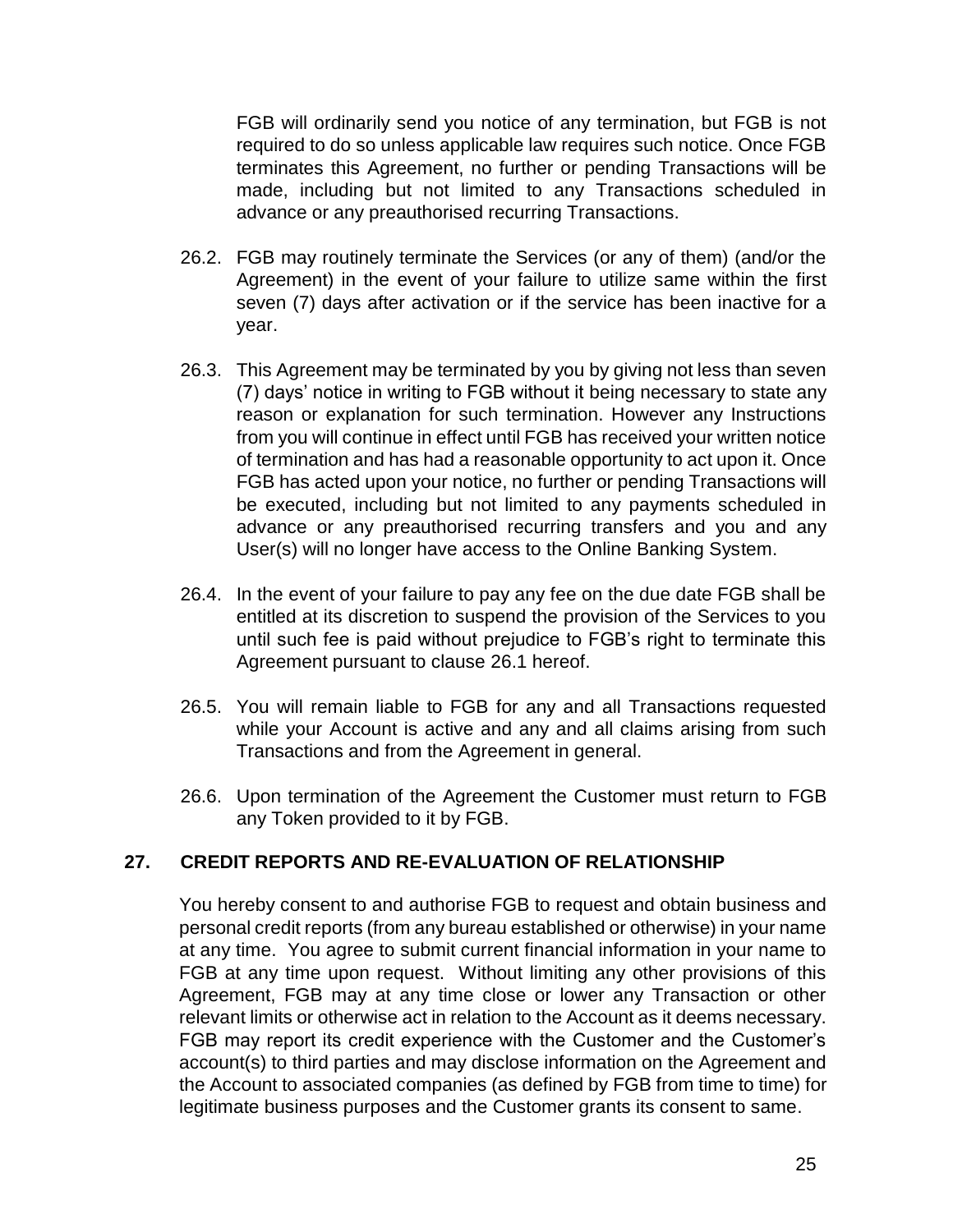### **28. Corporate Customers Only**

- 28.1. Corporate Customers shall advise FGB in writing signed by those persons who are authorised to conduct banking business on its behalf of any terms or conditions of that conduct and shall, using the same method notify FGB of any changes of such persons.
- 28.2. FGB will discuss with the Corporate Customer the different levels of administration and authorisation required to access the Services. The Corporate Customer will at its option determine the method by which it administers the authorised users whether by using one corporate administrator who will thereafter grant rights of access to the Services, or whether it will provide FGB with its lists of authorised users, transaction limits and transaction rights.

### **29. Variations of Terms**

- 29.1. FGB reserves the right, solely and in its discretion, to amend the terms and conditions applicable to the Services as set out in this Agreement and the fees payable hereunder at any time provided that it will endeavour, but shall not be obliged, to give to you at least seven (7) days prior notice of the effective date of each such variation unless this is not reasonably practicable under the then given circumstances. In the event of the variation resulting in increased fees or charges, you shall be entitled to discontinue further use of the Services by giving notice of termination pursuant to clause 26 hereof.
- 29.2. In addition, amendments to this Agreement may be effected by FGB posting amended versions of this Agreement on the Online Banking System and upon your accessing the Online Banking System or utilizing the Services or any part thereof after such posting you shall be deemed to accept and agree to this Agreement with such amendments as may be included in such amended versions.
- 29.3. You may not amend the terms of this Agreement without the written consent of FGB.

#### **30. Severance**

If any provision of this Agreement is found by any court or administrative body of competent jurisdiction to be invalid or unenforceable then such invalidity or unenforceability shall not affect the other provisions of this Agreement which shall remain in full force and effect. The parties agree to attempt to substitute for any invalid or unenforceable provision a valid or enforceable provision which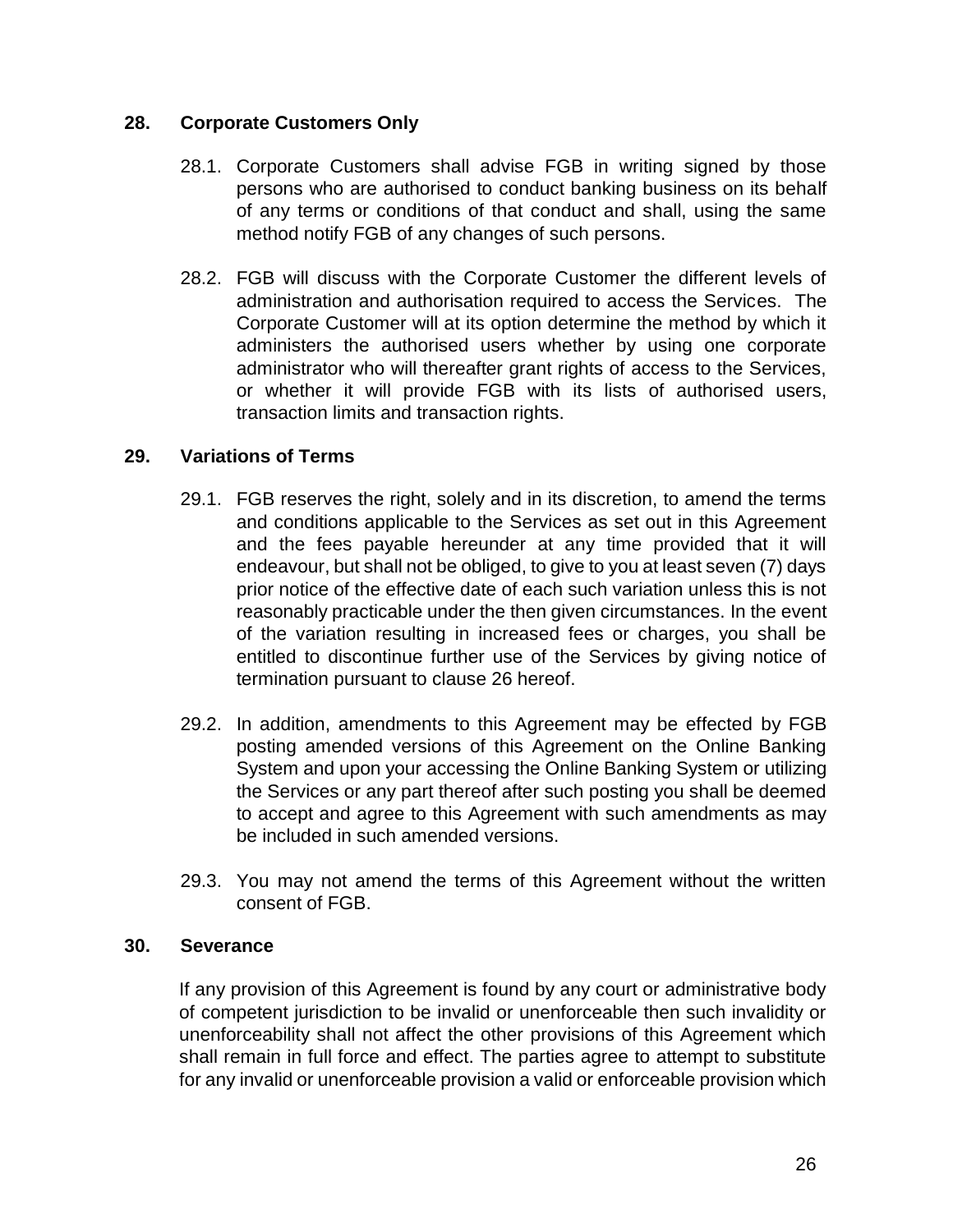achieves to the greatest extent possible the same effect as would have been achieved by the invalid or unenforceable provision.

# **31. Waiver**

The failure by FGB to enforce at any time or for any period any one or more of the terms and conditions of this Agreement shall not be a waiver of them or of the right at any time subsequently to enforce all terms and conditions of the Agreement.

# **32. Notices**

- 32.1. Save as is otherwise expressly provided in this Agreement, any notice required to be given by you under this Agreement must be in writing and served by registered post or by hand delivery to FGB at:
	- 32.1.1. its address as given in this Agreement or at any other address the party has notified in writing to the other party for the purpose; or
	- 32.1.2. its registered office.
- 32.2. Any notice sent via registered post shall be deemed received by the addressee within seventy-two (72) hours of posting and any notice hand delivered shall be deemed to be received by the addressee at the actual time of delivery.
- 32.3. Any notice to be issued by FGB shall be deemed to have been duly served if given by mail, registered mail, electronic mail, facsimile, SMS, notification on the FGB website, notification through the Online Banking System or such other reasonable means of communication as FGB may determine from time to time.

# **33. Entire Agreement**

- 33.1. This Agreement (including the Schedules hereto), is, save as provided in clause 33.2, the complete and exclusive statement of the agreement between us with respect to the subject matter hereof and supersedes any prior agreement(s) between us with respect to such subject matter.
- 33.2. Notwithstanding clause 33.1 herein the parties acknowledge and agree that the operation of the Account will be governed by the Account Agreement, which you hereby agree to adhere to, and that in the event of any inconsistency and/or conflict between the terms of this Agreement and the Account Agreement, the terms of this Agreement shall govern regarding matters relating to the Services.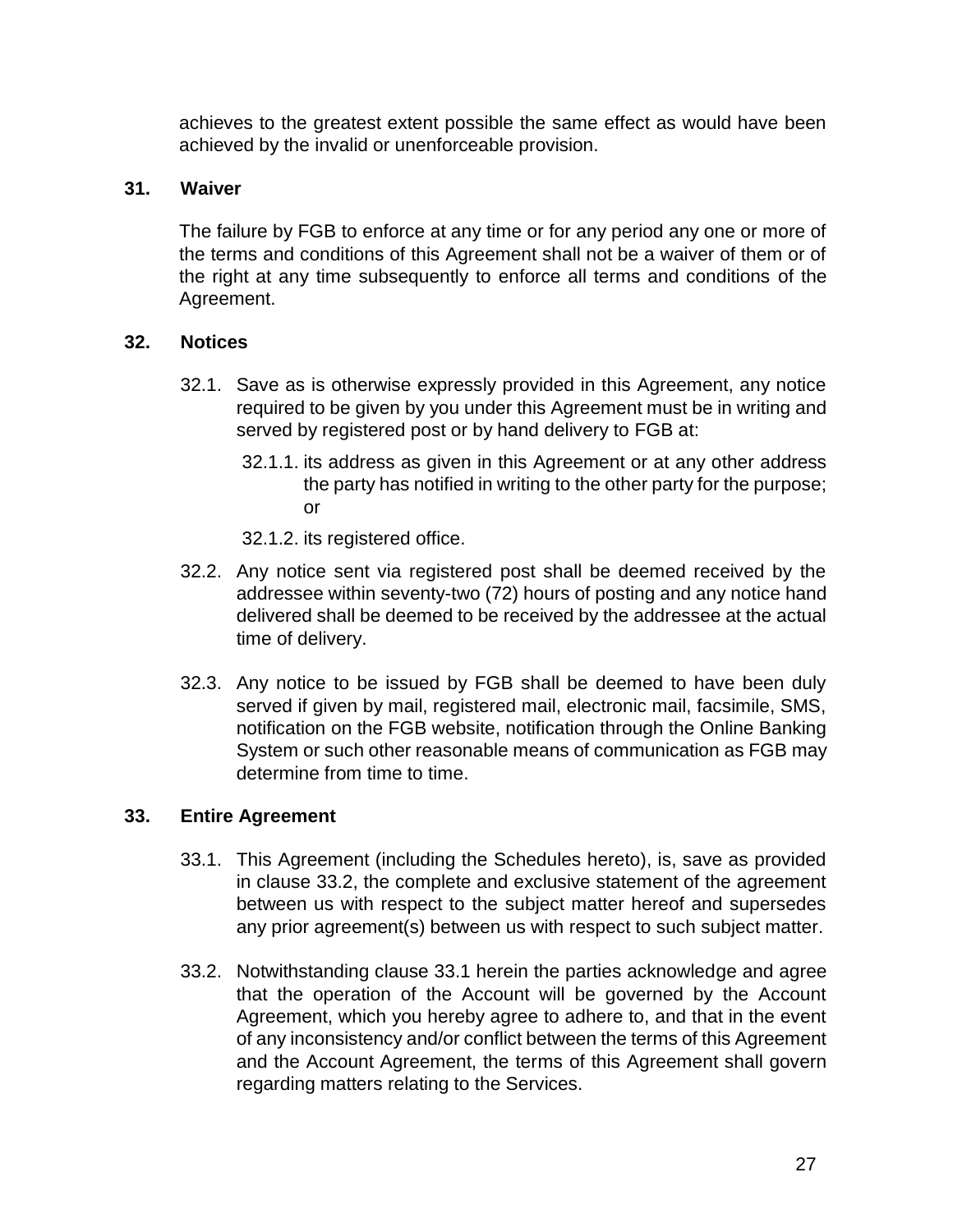- 33.3. In the event performance of the Services provided herein in accordance with the terms of this Agreement would result in a violation of any present or future statute, regulation or policy then this Agreement shall, save and except where otherwise prescribed by FGB be deemed amended to the extent necessary to comply with any such statute, regulation or policy, and FGB, shall incur no liability to you as a result of such violation or amendment.
- 33.4. Nothing in this Agreement (or any of the arrangements contemplated hereby) shall be deemed to create a partnership between the parties.

### **34. Assignment**

- 34.1. FGB may assign this Agreement at any time without the consent of the Customer.
- 34.2. You may not assign the Agreement or any rights or duties hereunder to any person without the prior written consent of FGB.

#### **35. Binding Agreement**

This Agreement shall be binding upon and enure to the benefit of the parties and their respective legal representatives, successors and assigns.

#### **36. Governing Law**

This Agreement is governed by and shall be construed in accordance with the laws of Jamaica. Each party irrevocably agrees to submit to the exclusive jurisdiction of the Courts of Jamaica over any claim or matter arising under or in connection with this Agreement or the legal relationships established by this Agreement.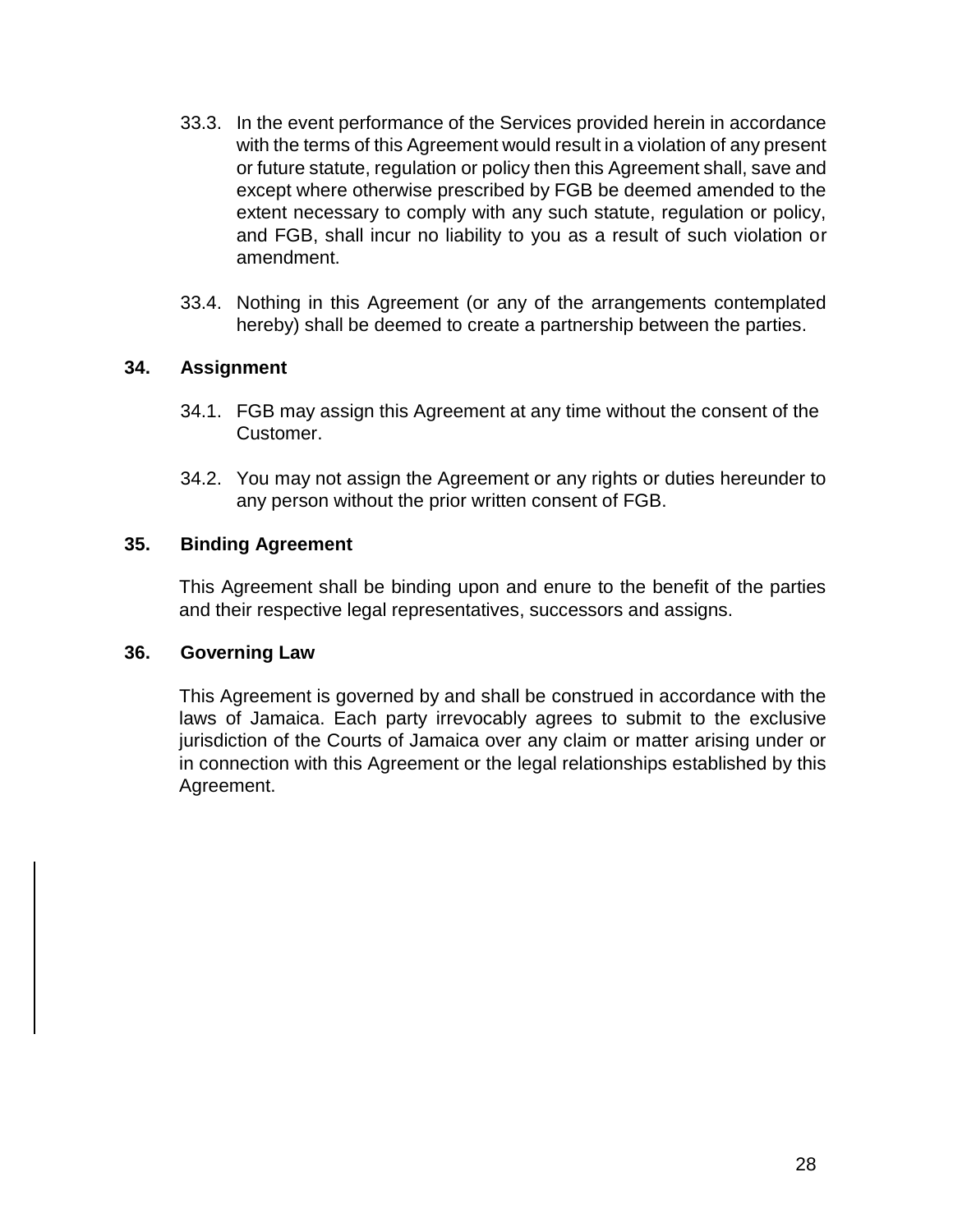The Online Banking Service is an electronic system which permits you by the use of your Computer to make use of the services as made available by FGB from time to time, which includes, but is not limited to the following, namely –

- (I) Access current, savings, deposit, loans and credit card accounts maintained at FGB by you (either individually or jointly with other persons) in order to view account balances and transaction histories, and to obtain current interest rates, maturity dates and other account details;
- (II) Download account information from the Online Banking Service to a Personal Financial Management (PFM) Programme which supports the Statement Download process;
- (III) Transfer funds between eligible accounts according to the rules applicable to those accounts and this Agreement;
- (IV) Order cheque books online;
- (V) Pay bills to any Payee designated by you and whom FGB may approve in its absolute discretion by requesting Payment to be made by FGB pursuant to this Agreement;
- (VI) ACH Transactions;
- (VII) International Wire Transfers;
- (VIII) Issue Stop Payment Orders;
- (IX) Request International drafts
- (X) Request Managers cheques
- (XI) Set-up Standing Orders;
- (XII) Reporting lost and stolen cards;
- (XIII) Open bank accounts;
- (XIV) Communicating and giving Instructions to FGB via SMS regarding matters detailed herein (this only applies to Customers other than Corporate Customers); and
- (XV) such other additional services as FGB may make available from time to time.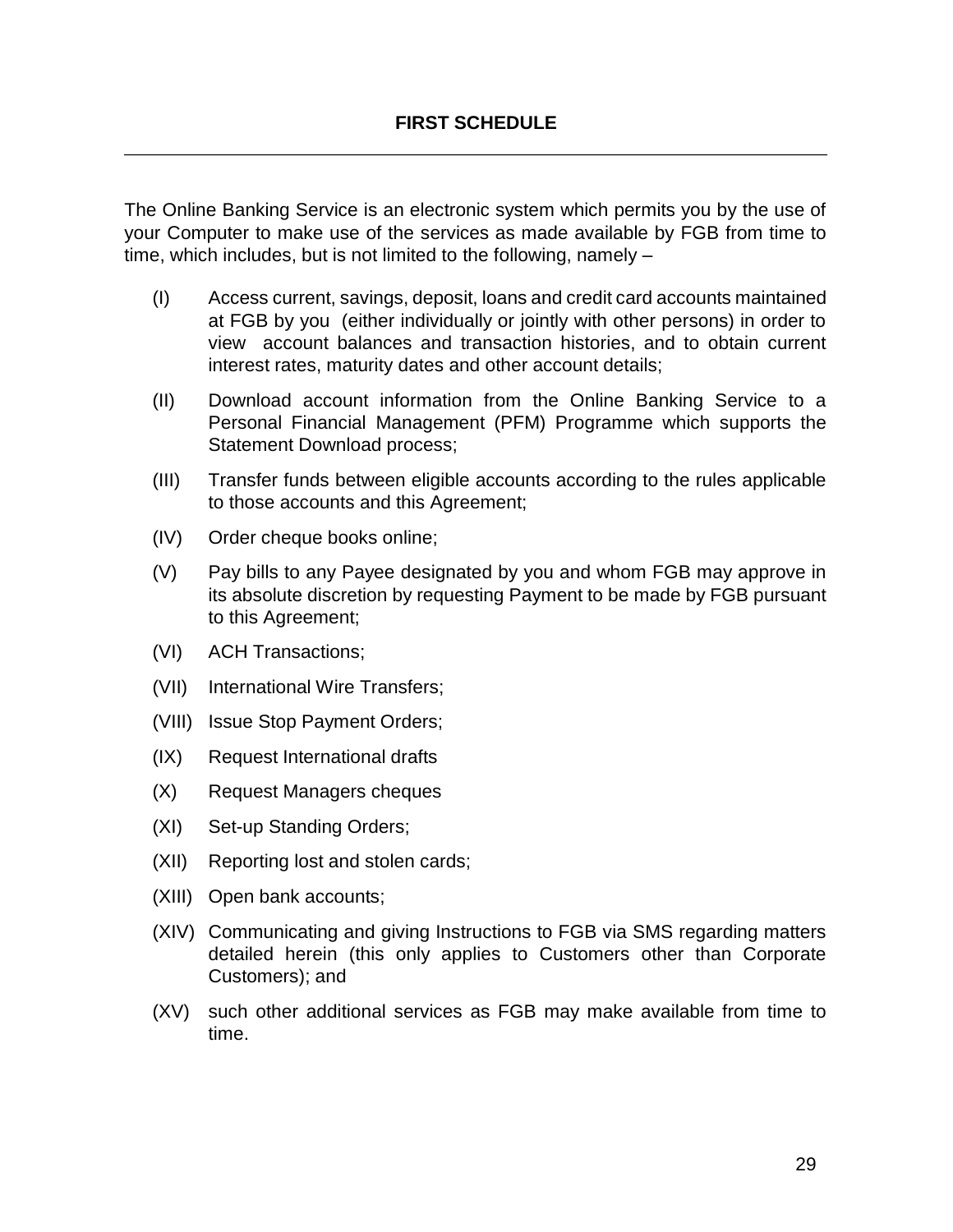# **SECOND SCHEDULE**

# **DEFINITIONS AND INTERPRETATION**

#### 1. Definitions

In this Agreement the following terms and expressions shall have the following meanings –

| <b>TERM</b>                                      | <b>DEFINITION</b>                                                                                                                                                                                                                                                                                                                                                                                                                                                                                                        |
|--------------------------------------------------|--------------------------------------------------------------------------------------------------------------------------------------------------------------------------------------------------------------------------------------------------------------------------------------------------------------------------------------------------------------------------------------------------------------------------------------------------------------------------------------------------------------------------|
| <b>Access Code(s)</b>                            | refers to the identification information needed to access the<br>Services from time to time and includes (i) your User ID<br>assigned by FGB, (ii) the Password (or personal identification<br>number) selected by you (iii) the Token supplied to you by<br>FGB (iv) a pin code as selected by you and (v) a swipe pattern<br>as selected by you.                                                                                                                                                                       |
| <b>ACH or Automated</b><br><b>Clearing House</b> | means the funds transfer system governed by the Rules of<br>the Jamaica Clearing Bankers Association ("Rules") which<br>provides for inter-bank clearing of electronic entries for<br>financial institutions that (1) are authorised by law to accept<br>deposits (2) have been assigned routings by the Jamaica<br>Clearing Bankers Association, (3) have agreed to be bound<br>by the Rules in effect from time to time and (4) are authorised<br>to transmit Entries to and receive Entries from the ACH<br>Operator. |
| <b>ACH Operator</b>                              | also known as the "Automated Clearing House Operator"<br>means the person so appointed pursuant to the Rules to (1)<br>provide clearing, delivery and settlement services for Entries<br>between Participating DFIs and (2) process and edit Files<br>based on the requirements of the Rules.                                                                                                                                                                                                                            |
| <b>ACH Transaction</b>                           | means a domestic transaction processed through the ACH.                                                                                                                                                                                                                                                                                                                                                                                                                                                                  |
| <b>Account</b>                                   | means any of your existing account(s) at FGB which may be<br>used to facilitate the Services and includes, without limitation,<br>current, savings, deposit or money market type deposit<br>account owned by the Customer and Certificates of Deposit.                                                                                                                                                                                                                                                                   |
| <b>Account Agreement</b>                         | means the documentation detailing the terms and conditions<br>under which the Account operates.                                                                                                                                                                                                                                                                                                                                                                                                                          |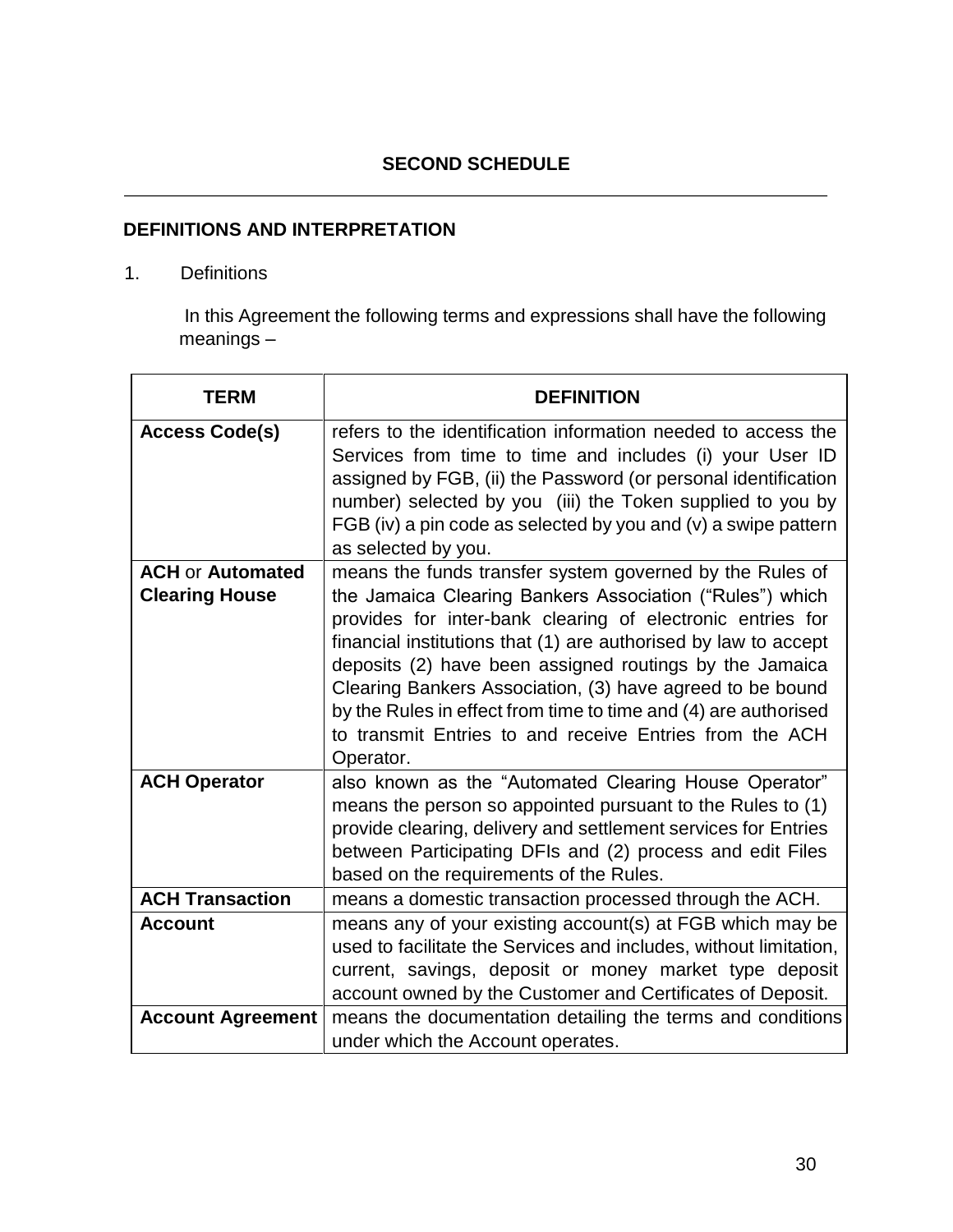| <b>TERM</b>                                  | <b>DEFINITION</b>                                                                                                                                                                                                                                                                                                                                                                                     |
|----------------------------------------------|-------------------------------------------------------------------------------------------------------------------------------------------------------------------------------------------------------------------------------------------------------------------------------------------------------------------------------------------------------------------------------------------------------|
| <b>Bill Pay Service</b>                      | means the service by which FGB will make (or arrange for)<br>payment to Payees in accordance with the terms of this<br>Agreement from the funds in the your Account in accordance<br>with the instructions received from you.                                                                                                                                                                         |
| <b>Biometric</b>                             | refers to the feature in the Online Banking system which                                                                                                                                                                                                                                                                                                                                              |
| <b>Authentication</b><br><b>Feature</b>      | allows for identification by biometric data such as a fingerprint<br>or facial recognition.                                                                                                                                                                                                                                                                                                           |
| <b>Business Day</b>                          | means a day (other than a Saturday or Sunday or a public<br>holiday) on which commercial banks are open for banking<br>business in Jamaica.                                                                                                                                                                                                                                                           |
| <b>Computer</b>                              | means a personal computer or other screen based electronic<br>device such as a smart phone or tablet.                                                                                                                                                                                                                                                                                                 |
| Corporate<br><b>Customer</b>                 | An entity incorporated under the laws of the relevant<br>jurisdiction which is a customer of FGB.                                                                                                                                                                                                                                                                                                     |
| the Customer or                              | means the person that has an Account at FGB and who has                                                                                                                                                                                                                                                                                                                                               |
| you                                          | requested access to these Online Banking Services and<br>includes as applicable throughout the Agreement, a User.<br>Where more than one person is the owner of an account it<br>shall apply to all of them jointly and severally as the case may<br>require.                                                                                                                                         |
| E-mail                                       | means electronic mail transmissions over the Internet.                                                                                                                                                                                                                                                                                                                                                |
| <b>Entry</b>                                 | means an order or request complying with the requirements<br>of the Rules (1) for the deposit of money to the deposit<br>account of a Receiver (a "credit Entry") (2) for the payment of<br>money from the deposit account of a Receiver (a "debit Entry")<br>(3) a zero dollar entry or (4) all other relevant types of entries<br>permitted by the Rules and agreed to by FGB from time to<br>time. |
| FGB or us or we                              | means First Global Bank Limited.                                                                                                                                                                                                                                                                                                                                                                      |
| <b>FGB's</b><br>Website<br>or<br>the Website | means www.firstglobal-bank.com or such other address as<br>may exist for the website for FGB from time to time.                                                                                                                                                                                                                                                                                       |
| <b>File</b>                                  | means a group of Entries complying with the requirements of<br>the Rules.                                                                                                                                                                                                                                                                                                                             |
| Instruction(s)                               | means all message(s) and communication including requests<br>for inquiry and Transactions, sent to FGB using the Online<br>Banking System.                                                                                                                                                                                                                                                            |
| <b>LAN</b>                                   | means Local Area Network.                                                                                                                                                                                                                                                                                                                                                                             |
| <b>ODFI</b>                                  | otherwise known as the "Originating Depository Financial<br>Institution" means a participating financial institution that (1)<br>transmits Entries directly or indirectly to the ACH Operator for                                                                                                                                                                                                     |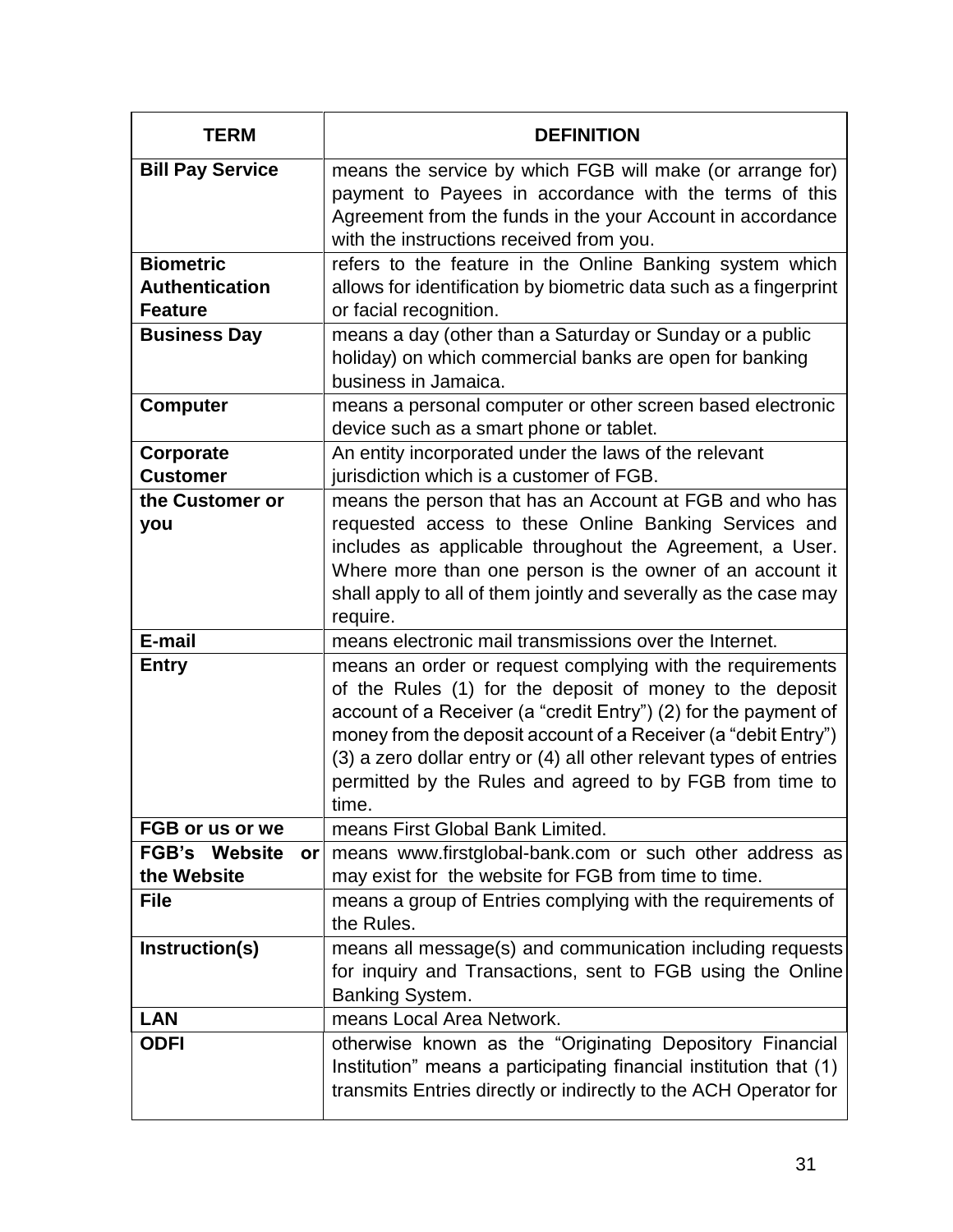| <b>TERM</b>                              | <b>DEFINITION</b>                                                                                                                                                                                                                                                                                                                                   |
|------------------------------------------|-----------------------------------------------------------------------------------------------------------------------------------------------------------------------------------------------------------------------------------------------------------------------------------------------------------------------------------------------------|
|                                          | transmittal to an RDFI and (2) is designated an ODFI in<br>accordance with the Rules.                                                                                                                                                                                                                                                               |
| <b>Online</b>                            | means through the Internet by use of a personal computer or<br>other screen based electronic device.                                                                                                                                                                                                                                                |
| <b>Online Banking</b>                    | Means the ability of customers to conduct the Services using<br>the Online Banking System.                                                                                                                                                                                                                                                          |
| <b>Online Banking</b><br><b>Services</b> | means the online banking services offered by FGB from time<br>to time through the Online Banking System and includes<br>those services described in the First Schedule.                                                                                                                                                                             |
| <b>Online Banking</b><br><b>System</b>   | refers to the electronic system which permits the Customer by<br>the use of a Computer to utilize the Services.                                                                                                                                                                                                                                     |
| <b>On-us Entry</b>                       | means an Entry for which the account of the Receiver is<br>domiciled at FGB.                                                                                                                                                                                                                                                                        |
| Originator                               | means a person or a corporate entity that has authorised an<br>ODFI to transmit a credit or debit Entry to the account of a<br>Receiver in this Agreement this means you.                                                                                                                                                                           |
| Originator                               | means the agreement signed by Corporate Customers who                                                                                                                                                                                                                                                                                               |
| <b>Agreement</b>                         | are permitted by FGB to carry out certain transactions using<br>the ACH.                                                                                                                                                                                                                                                                            |
| <b>Payee</b>                             | means the individual, merchant or institution to be paid by<br>you via the use of the Services (you may also be a Payee).                                                                                                                                                                                                                           |
| <b>PFM Software</b>                      | means a Personal Financial Management Software (for<br>example "Quicken ®" or "Microsoft ® Money").                                                                                                                                                                                                                                                 |
| Programme                                | means a programme which supports the statement download<br>process.                                                                                                                                                                                                                                                                                 |
| <b>RDFI</b>                              | otherwise known as the "Receiving Depository Financial<br>Institution" means a participating financial institution that (1)<br>receives Entries from the ACH Operator, on the instructions of<br>an Originator and/or the ODFI", for debit or credit to the<br>accounts of Receivers and (2) is designated an RDFI in<br>accordance with the Rules. |
| <b>Receiver</b>                          | means a person that has authorised an Originator to initiate a<br>credit or debit entry to the Receiver's deposit account with a<br>RDFI, or, if the Receiver is also the RDFI, to such Receiver.                                                                                                                                                   |
| <b>RTGS</b>                              | means Real Time Gross Settlement System and is a funds<br>transfer system which provides for inter-institution clearing of<br>electronic entries for financial institutions in real time.                                                                                                                                                           |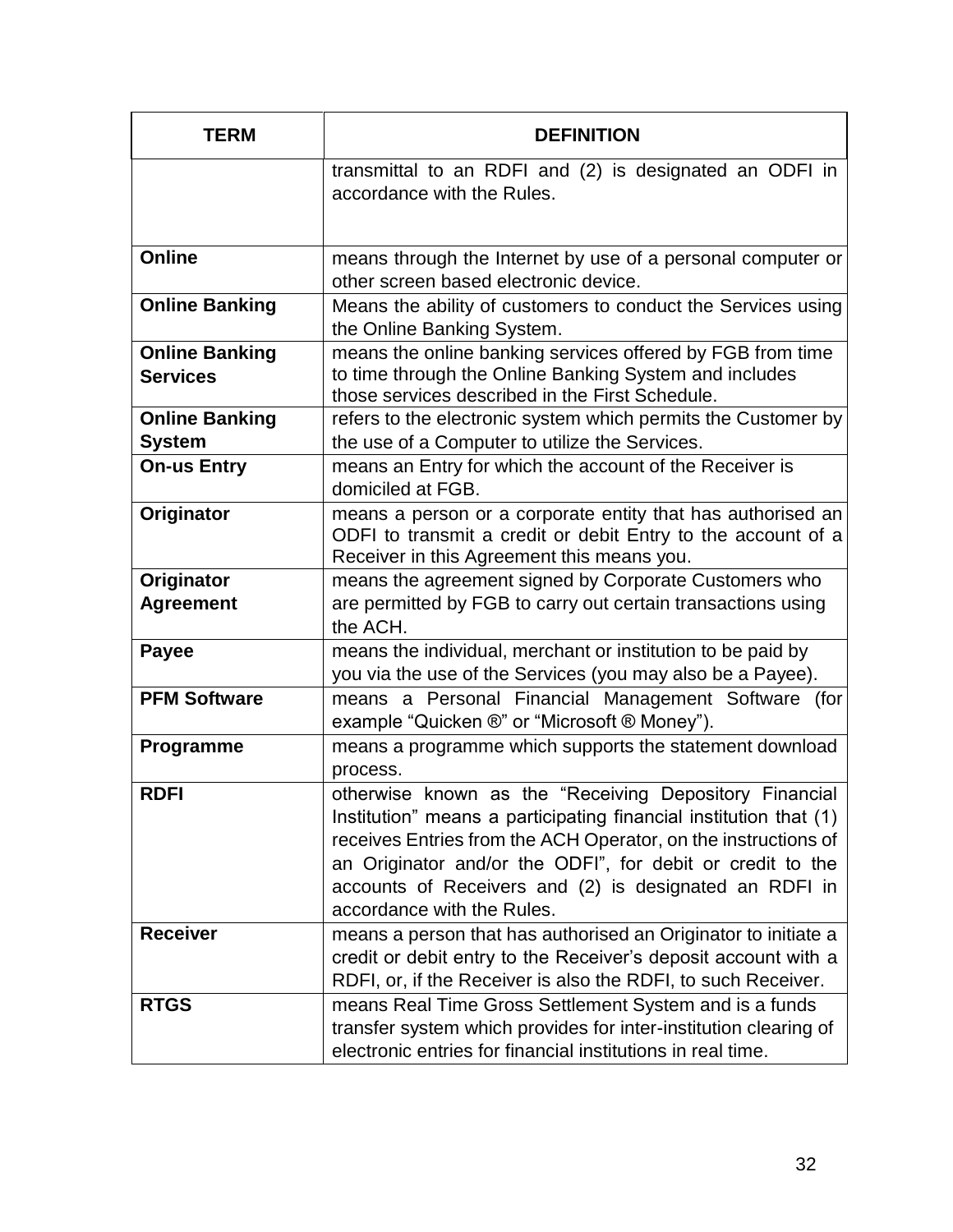| <b>TERM</b>                     | <b>DEFINITION</b>                                                                                                                                                                                                                                             |
|---------------------------------|---------------------------------------------------------------------------------------------------------------------------------------------------------------------------------------------------------------------------------------------------------------|
| the Services                    | means the online banking services offered by FGB from time<br>to time through the Online Banking System and includes those<br>services described in the First Schedule.                                                                                       |
| <b>Settlement Date</b>          | means the date an exchange of funds with respect to an Entry<br>is reflected on the books of the Bank of Jamaica.                                                                                                                                             |
| <b>SMS</b>                      | The Secured Messaging Services provided by FGB's Online<br>Banking System.                                                                                                                                                                                    |
| <b>SWIFT</b>                    | Society for Worldwide Interbank Financial Telecommunication<br>and is an international wire transfer system.                                                                                                                                                  |
| <b>Token</b>                    | is a physical device or mobile application that an authorised<br>user of the Services is given by FGB to aid in authentication.                                                                                                                               |
| <b>Transaction</b>              | means a Bill Payment, an Internal Transfer, an Domestic<br>Transfer, an Entry, Wire Transfer, and/or any other transaction<br>which may be conducted by you from time to time using the<br>Services.                                                          |
| <b>Transfer</b>                 | means a transfer of funds intra-bank or Domestic Transfers<br>executed via ACH or RTGS (or any payment system utilized<br>by FGB from time to time and at any time) between eligible<br>accounts initiated through use of the Services by FGB's<br>Customers. |
| <b>Transfer Cut-off</b><br>Time | means the deadline established by FGB from time to time by<br>which a Transfer can be scheduled or changes (including<br>cancellation) can be made to a scheduled Transfer on the date<br>the Transfer is to be initiated.                                    |
| User(s)                         | means person(s) authorised by you as users of the Service.                                                                                                                                                                                                    |
| <b>Wire Transfers</b>           | Means payment of funds to an account of another party<br>outside of Jamaica which may be executed via SWIFT or any<br>other payment system utilized by FGB at any time and from<br>time to time.                                                              |

#### 2. Interpretation

- 2.1 The preamble and preliminary recitals set forth above are by this reference incorporated in and made a part of this Agreement.
- 2.2 Where applicable the terms used in this Agreement shall have the same meaning as that provided in the Rules.
- 2.3 Words importing one gender shall be construed as importing any other gender.